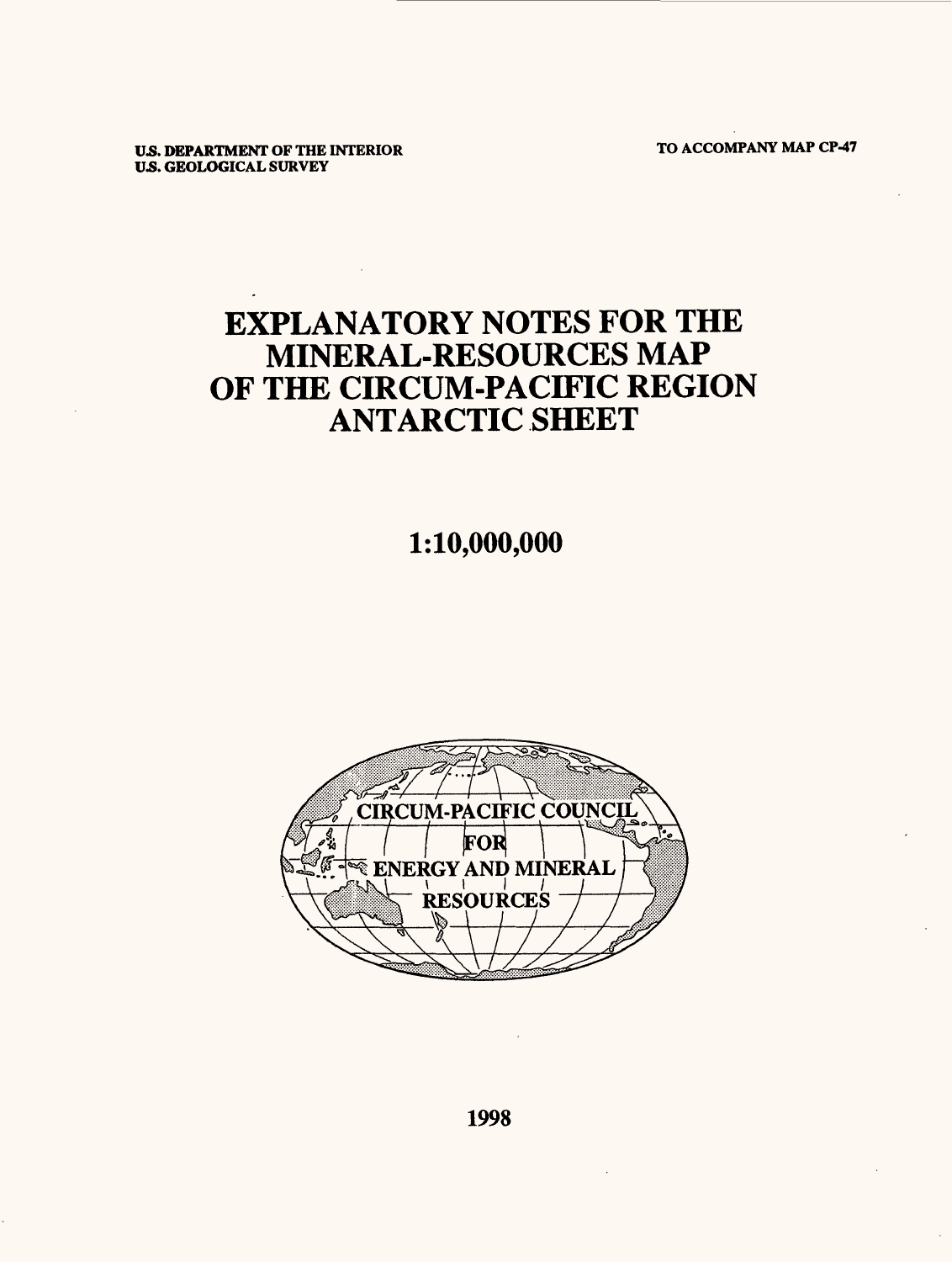### CIRCUM-PACIFIC COUNCIL FOR ENERGY AND MINERAL RESOURCES **Michel T. Halbouty,** Chair

CIRCUM-PACIFIC MAP PROJECT **John A. Reinemund,** Director **George Gryc,** General Chair **Philip W. Guild,** Advisor, Mineral-Resources Map Series

# **EXPLANATORY NOTES FOR THE MINERAL-RESOURCES MAP OF THE CIRCUM-PACIFIC REGION ANTARCTIC SHEET**

### **1:10,000,000**

#### By

**Philip W. Guild,** U. S. Geological Survey, Reston, Virginia 22092, U.S.A.

**David Z. Piper,** U.S. Geological Survey, Menlo Park, California 94025, U.S.A.

**Michael P. Lee,** U.S. Nuclear Regulatory Commission, Rockville, Maryland 20852, U.S.A. **Floyd W. McCoy,** University of Hawaii, Kaneohe, Hawaii 96744, U.S.A.

**Frank T. Manheim,** U.S. Geological Survey, Woods Hole, Massachusetts 02543, U.S.A

**Candice M. Lane-Bostwick,** U.S. Geological Survey, Woods Hole, Massachusetts 02543, U.S.A

**Theresa R. Swint-Iki,** U.S. Geological Survey, Menlo Park, California 94025, U.S.A. **George Gryc,** U.S. Geological Survey, Menlo Park, California 94025, U.S.A

**Gretchen Luepke,** U.S. Geological Survey, Menlo Park, California 94025, U.S.A.

 $\mathbf{i}$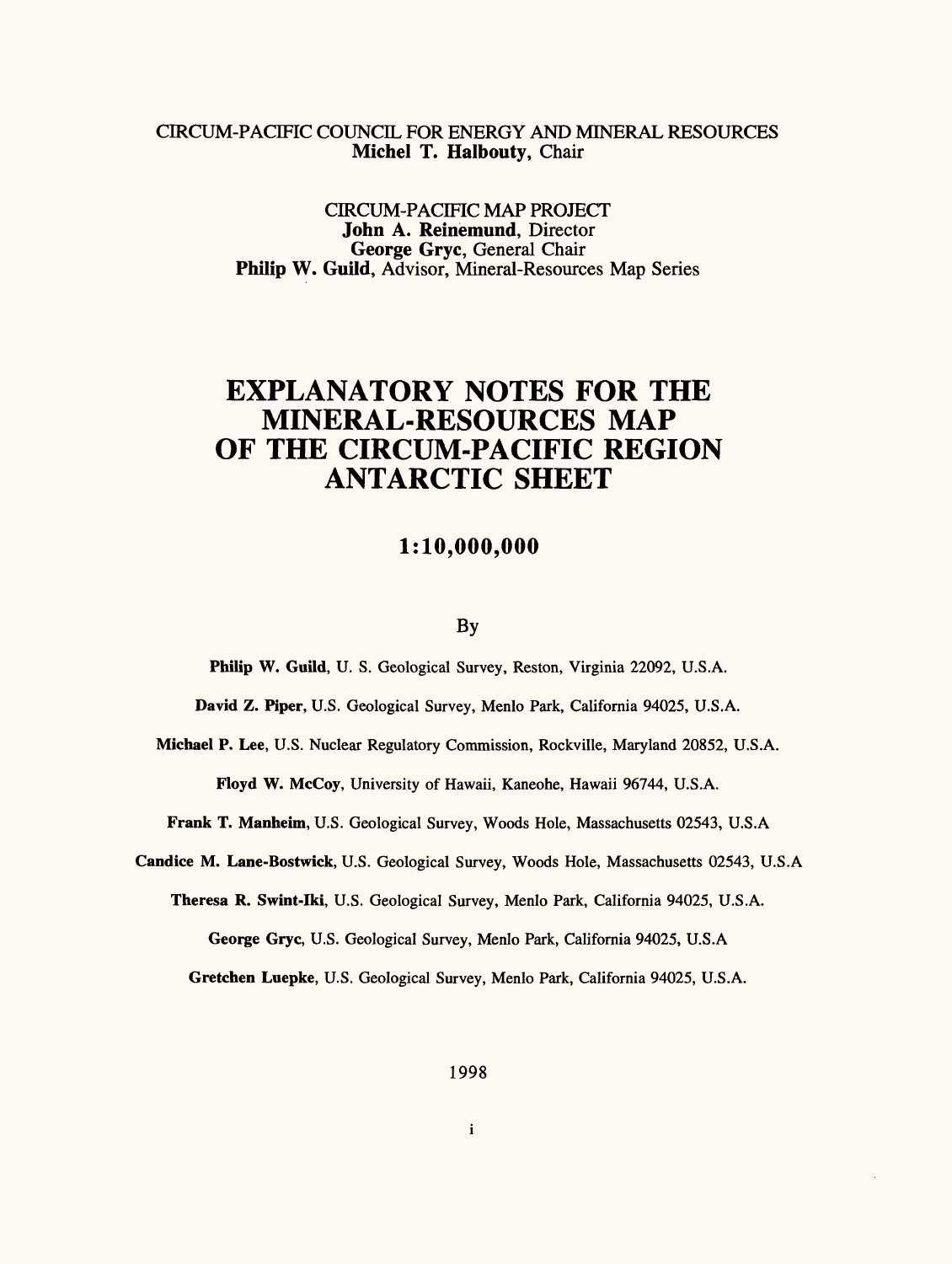Explanatory Notes to Supplement the

## **MINERAL-RESOURCES MAP OF THE CIRCUM-PACIFIC REGION ANTARCTIC SHEET**

**lan W.D. Dalziel,** Chair Antarctic Panel

#### **LAND RESOURCES**

- **Philip W. Guild,** U.S. Geological Survey, Reston, Virginia, 22092, U.S.A.
- **Michael P. Lee\*,** U.S. Geological Survey, Reston, Virginia, 22092, U.S.A.

**W. David Palfreyman,** Australian Geological Survey Organisation, Canberra, A.C.T. 2601, Australia

**H. Frederick Doutch,** Australian Geological Survey Organisation, Canberra, A.C.T. 2601, Australia

**Robert Brathwaite,** New Zealand Geological Survey, Department of Scientific and Industrial Research, Lower Hutt, New Zealand

José Corvalán D., Servicio Nacional de Geología y Minerfa, Santiago,Chile

\*presently at U.S. Nuclear Regulatory Commission, Rockville, Maryland 20852, U.S.A.

#### **SEAFLOOR RESOURCES**

- David Z. Piper, U.S. Geological Survey, Menlo Park, California 94025, U.S.A.
- Theresa R. Swint-Iki, U.S. Geological Survey, Menlo Park, California 94025, U.S.A.
- Floyd W. McCoy, University of Hawaii, Kaneohe, Hawaii 96744, U.S.A.
- Lawrence G. Sullivan, Lamont-Doherty Earth Observatory, Palisades, New York 10964
- Frank T. Manheim, U.S. Geological Survey, Woods Hole, Massachusetts 02543, U.S.A.
- Candice M. Lane-Bostwick, U.S. Geological Survey, Woods Hole, Massachusetts 02543, U.S.A.
- Gretchen Luepke, U.S. Geological Survey, Menlo Park, California 94025, U.S.A.

Map compilation coordinated by **George Gryc** U.S. Geological Survey Menlo Park, California 94025, U.S.A.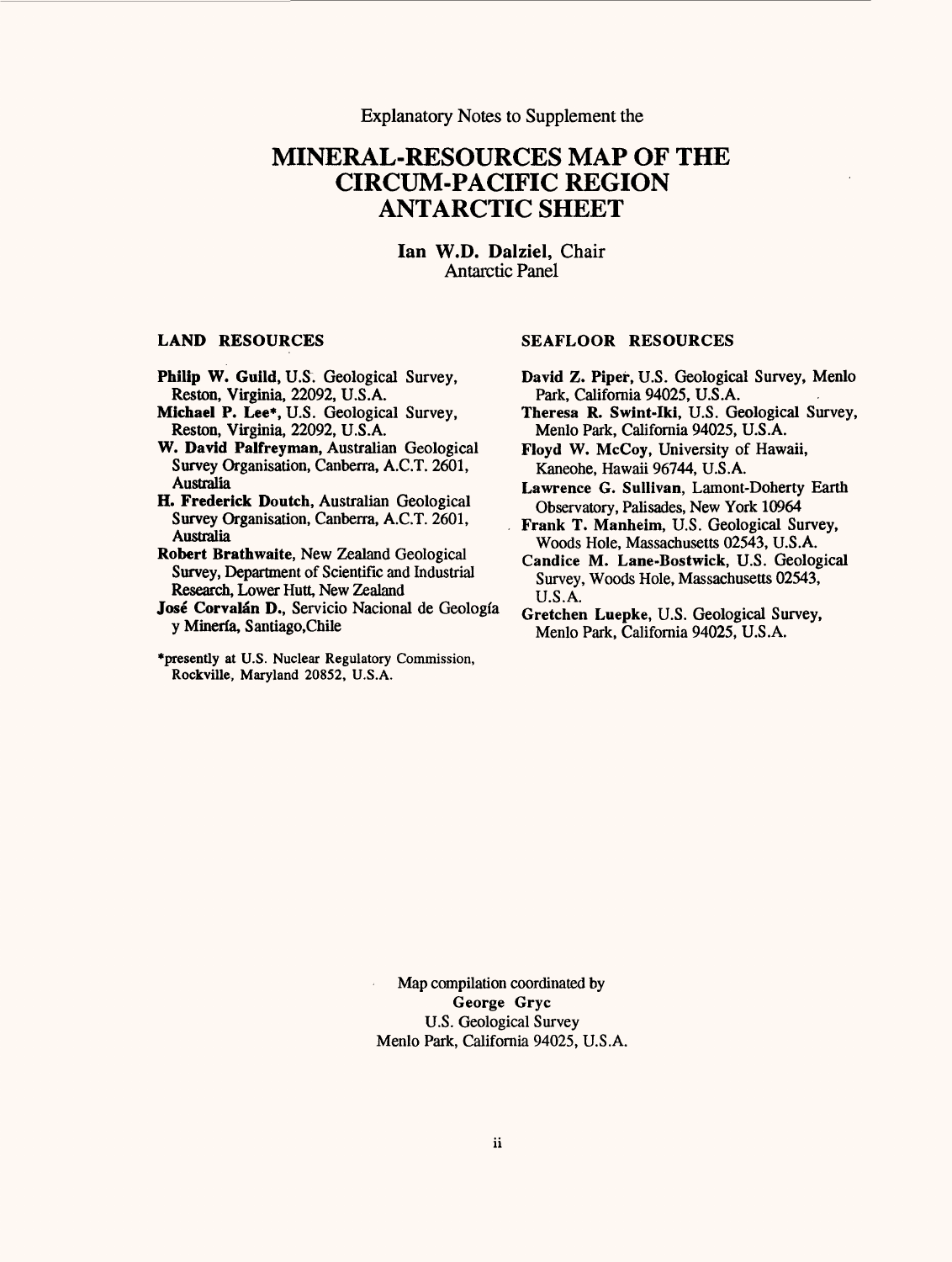### **CONTENTS**

 $\ddot{\phantom{0}}$ 

 $\bar{z}$ Introduction 1  $\sim$   $\sim$ Circum-Pacific Map Project 1 Mineral-Resources Map Series 1 Mineral-Resources Map of the Antarctic Sheet 2 Resource symbols 2 Land resources 2 Seafloor resources 4 Land resources 4 East Antarctic iron metallogenic province 8 Transantarctic metallogenic province 8 Andean metallogenic 8 Limitations to the compilation 8 Mineral occurrence listings 8 Seafloor resources 8 Seafloor sediment 9 Ferromanganese nodules 9 Ferromanganese crusts 11 Polymetallic sulfides 12 Phosphorites and phosphatized rocks 12 Heavy mineral deposits 12 References cited 13 Figure 1 7<br>Table 1 17 Table 1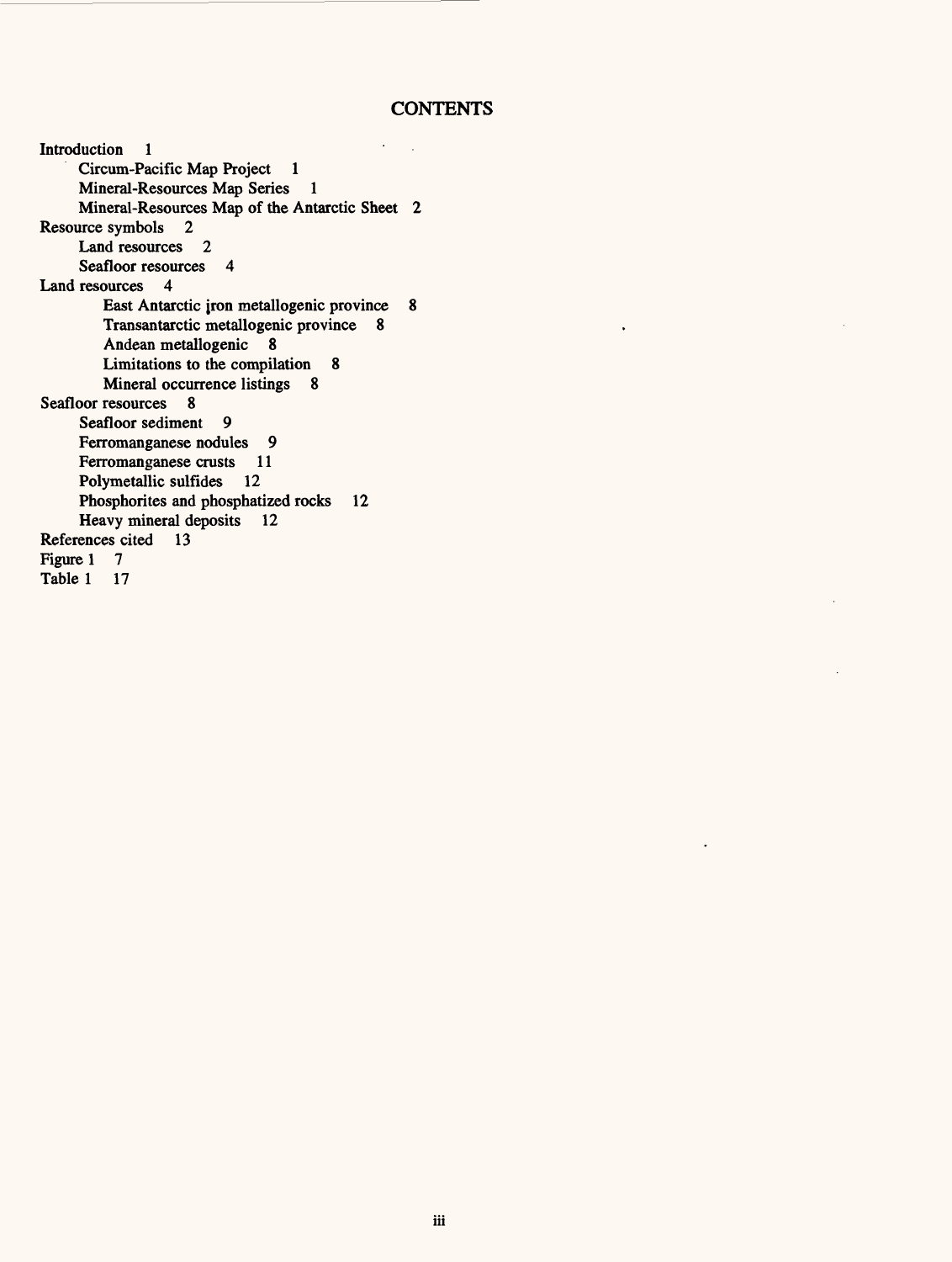#### **INTRODUCTION**

#### *By George Gryc*

### CIRCUM-PACIFIC MAP PROJECT

The Circum-Pacific Map Project is a cooperative international effort designed to show the relation of known energy and mineral resources to the major geologic features of the Pacific Basin and surrounding continental areas. Available geologic, mineral-resource, and energy-resource data are being integrated with new project-developed data sets such as magnetic lineations, seafloor mineral deposits, and seafloor sediment. Earth scientists representing some 180 organizations from more than 40 Pacific-region countries are involved in this work.

Six overlapping equal-area regional maps at a scale of 1:10,000,000 form the cartographic base for the project: the four Circum-Pacific quadrants (northwest, southwest, southeast, and northeast), and the Antarctic and Arctic regions. There is also a Pacific Basin sheet at a scale of 1:17,000,000. Published map series include the base (published from 1977 to 1989), the geographic (published from 1977 to 1990), the platetectonic (published from 1981 to 1992), and the geodynamic (published from 1984 to 1990); all of them include seven map sheets. Thematic map series in the process of completing publication include geologic (publication initiated in 1983), tectonic (publication initiated in 1991), energy-resources (publication initiated in 1986), and mineral-resources (publication initiated in 1984). Altogether, 57 map sheets are planned. The maps are prepared cooperatively by the Circum-Pacific Council for Energy and Mineral Resources and the U.S. Geological Survey. Maps published prior to mid-1990 are available from Dr. H. Gary Greene, Circum-Pacific Council for Energy and Mineral Resources, Moss Landing Marine Laboratory, MLML, Box 450, Moss Landing, CA 95039- 0450, U.S.A.; maps published from mid-1990 onward are available from the U.S. Geological Survey, Information Services, Box 25286, Federal Center, Denver, CO 80225, U.S.A.

The Circum-Pacific Map Project is organized under six panels of geoscientists representing national earthscience organizations, universities, and natural-resource companies. The regional panels correspond to the basic map areas. Current panel chairs are Tomoyuki Moritani (northwest quadrant), R. W. Johnson (southwest quadrant), lan W. D. Dalziel (Antarctic region), vacant (southeast quadrant), Kenneth J. Drummond (northeast quadrant), and George W. Moore (Arctic region). Jose Corvalán D., chaired the Southeast Quadrant Panel from its inception in 1974 and the Panel completed compilations of all of the eight topical maps of that quadrant before his death in 1996.

Project coordination and final cartography are being carried out through the cooperation of the U.S. Geological Survey under the direction of Map Project General Chair George Gryc of Menlo Park, California. Project headquarters are located at 345 Middlefield Road, MS 952, Menlo Park, California 94025, U.S.A. The project has been overseen from its inception by John A. Reinemund, director of the project since 1982.

The framework for the Circum-Pacific Map Project was developed in 1973 by a specially convened group of 12 North American geoscientists meeting in California. Philip W. Guild, deceased, was one of the original group of scientists who developed the framework of the Circum-Pacific maps and was largely responsible for the format and explanatory symbols for the mineral resource series. The project was officially launched at the First Circum-Pacific Conference on Energy and Mineral Resources, held in Honolulu, Hawaii, in August 1974. Sponsors of the conference were the American Association of Petroleum Geologists (AAPG), Pacific Science Association (PSA), and the Committee for Coordination of Joint Prospecting for Mineral Resources in Asian Offshore Areas (CCOP). The Circum-Pacific Map Project operates as an activity of the Circum-Pacific Council for Energy and Mineral Resources, a nonprofit organization that promotes cooperation among Circum-Pacific countries in the study of energy and mineral resources of the Pacific basin. Founded by Michel T. Halbouty in 1972, the Council also sponsors quadrennial conferences, topical symposia, scientific training seminars, and the Earth Science Series of publications.

Published thematic maps of the Antarctic sheet include the plate-tectonic map (Craddock, 1981), the geodynamic map (Craddock, 1985), and the geologic map (Craddock, 1989). The tectonic map is now in cartographic preparation at CPMP headquarters in Menlo Park, California.

#### MINERAL-RESOURCES MAP SERIES

The mineral-resources map series is designed to be as factual as possible, with a minimum of interpretation. The small scale, 100 km/cm or 10,000 km2/ cm2 (about 160 miles per inch or 25,000 square miles per square inch), requires an enormous simplification of both the background information and the mineral-deposit data; hence, the maps can only give a general impression of the distribution, character, and geologic environment of these resources. Nevertheless, this map series provides a unified overview of the mineral resources of a region encompassing more than half the globe. It should identify areas broadly favorable for the occurrence of specific minerals and thus assist both in resource assessment and, with additional data from more detailed sources, in exploration planning. The maps also serve to show the relation of deposits to major earth features, such as divergent and convergent plate margins, hotspots, and accreted terranes, and thus should stimulate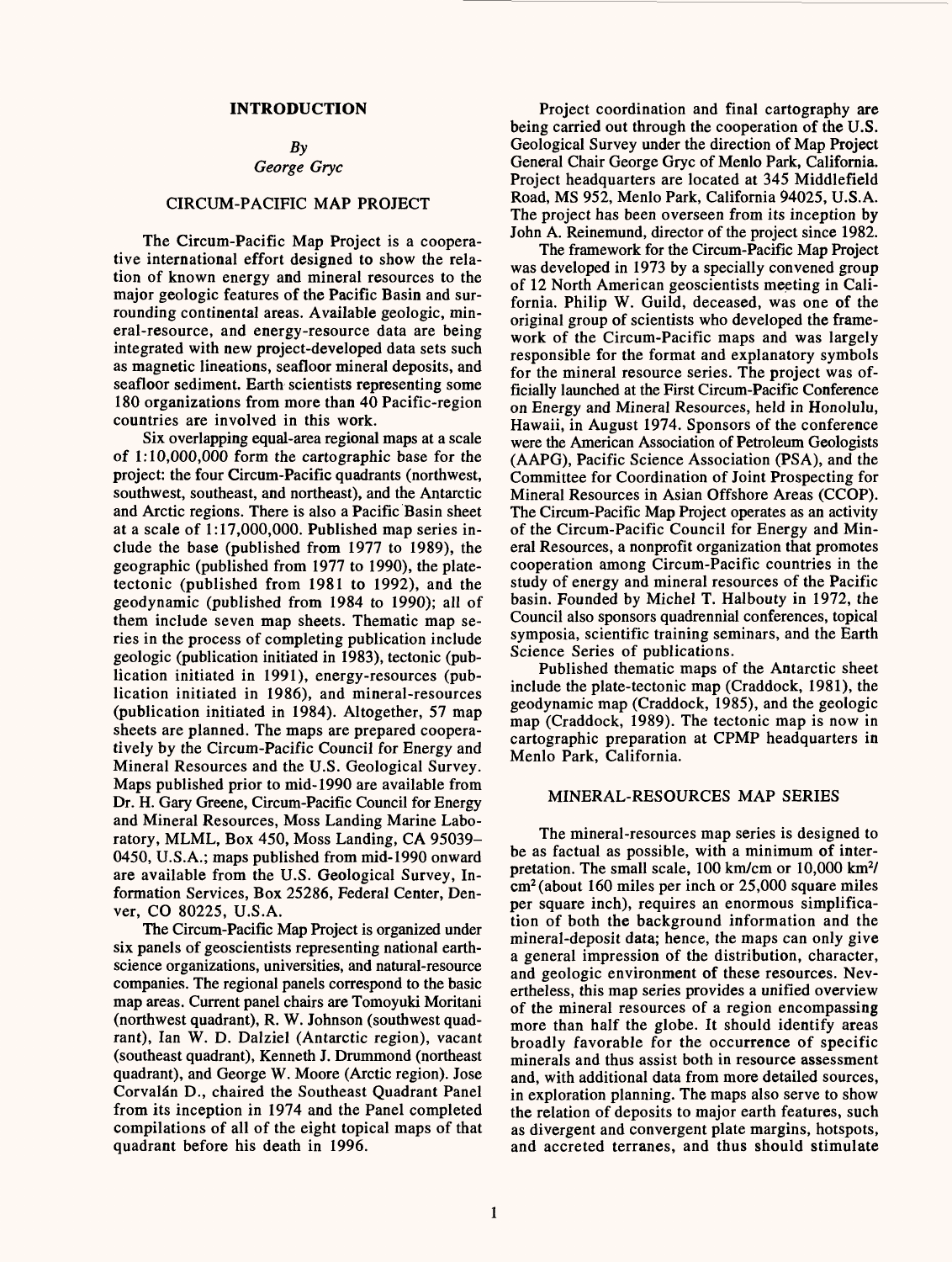analysis of the role of geologic processes in the genesis of ores.

The maps show both land and seafloor deposits of most metallic and nonmetallic minerals, except for construction materials. Uranium and thorium are included, although their principal use is for energy production. Deposits on land are shown regardless of their status of exploration, and some deposits may have been totally exhausted. The maps do not, therefore, necessarily represent the present resource picture. In general, only deposits of economic size and grade are shown, but some small or low-grade occurrences have been included, where space permits, in order to indicate a resource potential. Deposits on land are shown by colored symbols outlined in black that are explained in detail on the maps.

Because most seafloor deposits have not been evaluated for their economic potential, the criterion for their inclusion on the maps is simply knowledge of their existence. Reported occurrences of nearshore heavy minerals (placer deposits) are indicated by chemical symbols (letters) in blue.

Offshore mineral resources depicted are: (1) manganese-iron oxide nodules that contain varying amounts of nickel, copper, and cobalt, and trace amounts of other metals; (2) sulfide deposits; and (3) phosphatic deposits. No attempt has been made to show the distribution of metalliferous sediments which are known to be widespread but are so low in grade that they are not considered to be resources at the present time (Field and others, 1981).

Mineral-resource information for the land and nearshore areas is assembled by members of the individual quadrant panels; compilers, contributors, and data sources are cited on the maps themselves. Information on the offshore resources has been assembled for the entire ocean area of the project principally by geologists of the U.S. Geological Survey.

The geologic features on the mineral-resources maps are taken from the corresponding geologic maps, but are in general simplified and in part modified to emphasize features that may be significant in explaining the distribution of the mineral deposits. Although the project aims at a uniform presentation throughout the Circum-Pacific region, differences among the compilers in interpretation of its geologic evolution may result in some variation in the representation of the background information of land areas from map to map. Similarly, the method of representing land-based mineral deposits varies somewhat to reflect the views of the compilers.

The only exception is Antarctica, where no economically minable deposits are known; the criteria for inclusion on that map have been relaxed to show mineral occurrences without regard to their size (shown on the map as small) or grade.

Bathymetry and the nature of surficial sediment constitute the background for the oceanic areas. The 4 types of surficial sediment shown are simplified from the 13 categories shown in the geologic map series. Active plate boundaries are taken from the platetectonic maps, but spreading axes are depicted as lines of uniform width rather than by varying widths reflecting spreading rates.

#### MINERAL-RESOURCES MAP OF THE ANTARCTIC SHEET

The Mineral-Resources Map of the Circum-Pacific Region Antarctic Sheet is the fourth published in a series of six overlapping l:10,000,000-scale mineral resources maps. The Mineral-Resources Map of the Circum-Pacific Region Northeast Quadrant (Drummond) was published in 1985, the Mineral-Resources Map of the Circum-Pacific Region Southwest Quadrant (Palfreyman) in 1996, and the Mineral-Resources Map of the Circum-Pacific Region Southeast Quadrant (Corvalán) also in 1996.

Data depicted on this map include a generalized geologic background and minerals distribution according to the main metal or mineral content, type, age, and size of each individual deposit. Compilation was made from many published and unpublished national geologic and metallogenic maps at various scales. The data were first plotted at 1:1,000,000 scale, then transferred to 1:5,000,000 scale, and finally to 1:10,000,000 scale.

Compilation of this map involved work and contributions from many individuals and organizations. Philip W. Guild, as adviser to the mineral-resources map series since the inception of the project, took the lead in the selection of map elements, units, and symbology, especially for land resources. David Z. Piper and Theresa R. Swint-Iki were responsible for most of the compilation and analysis of seafloor mineral data; Philip W. Guild and Michael P. Lee for compilation of land mineral data in Antarctica.

#### **RESOURCE SYMBOLS**

Because mineral resources vary widely in their characteristics, the symbols that represent the deposits have been designed to impart as much information as possible at the map scale. Although the map explanations give the details, a brief discussion of the system may be helpful to the reader.

#### LAND RESOURCES

The legend for the land mineral resources has been modified and simplified from that used for the Preliminary Metallogenic Map of North America (North American Metallogenic Map Committee, 1981) and described by Guild (1981), with later revisions to deposit symbology for the Mineral-Resources Map of the Circum-Pacific Region Southwest Quadrant (Guild, 1988). The map symbols show the metal or mineral content of the deposits by colored geomet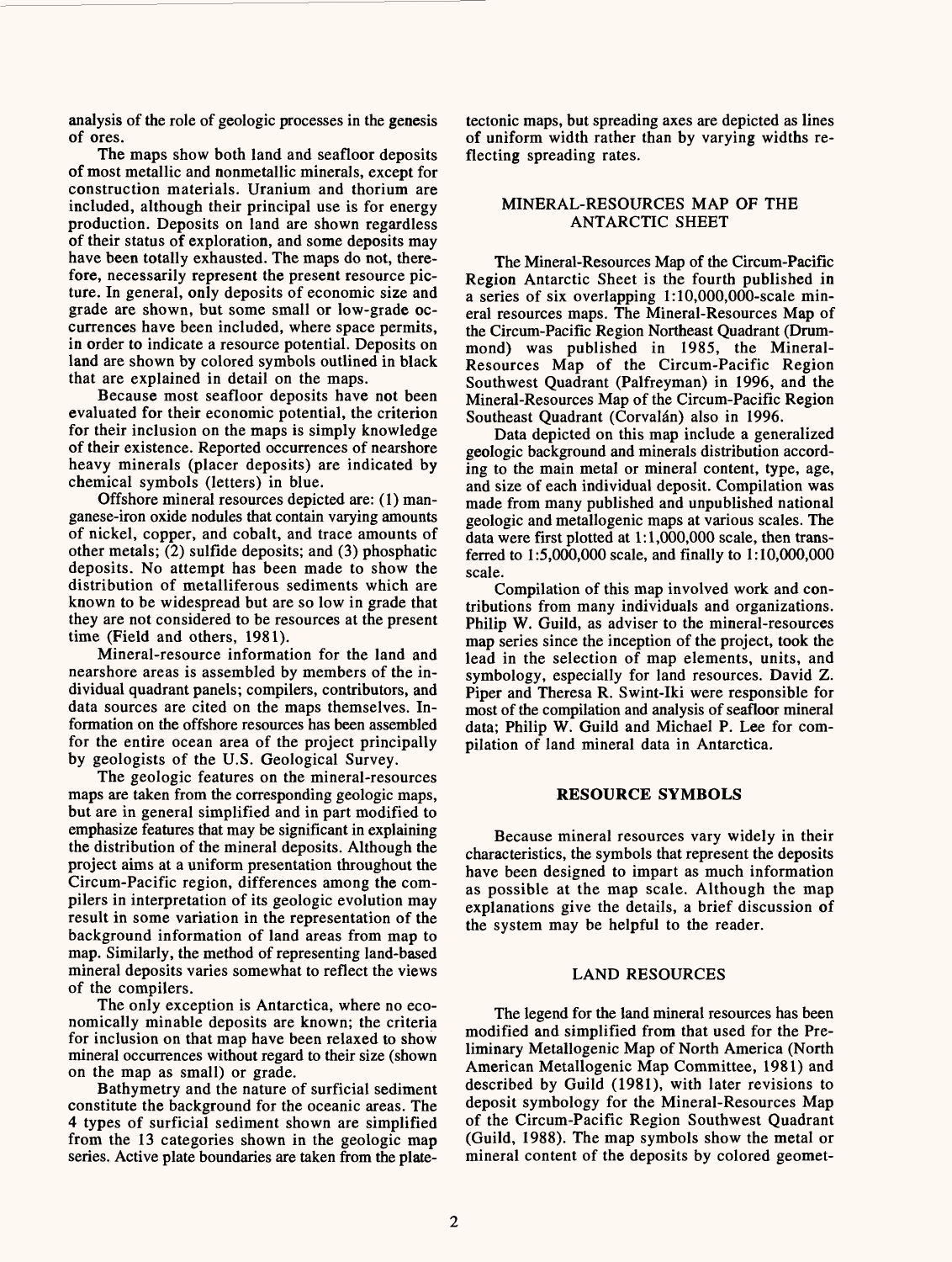ric shapes. The colors, insofar as possible, show metals or minerals of similar type or geologic occurrence: precious metals or gems are yellow, copper and associated metals are orange, chromium, nickel, cobalt, platinum, and asbestos, all commonly found in mafic or ultramafic rocks, are green, and so forth. The 5 shapes and 10 colors indicated on the legend of the map provide for 50 combinations. Not all symbols are used on every map.

Three sizes of symbols denote the relative importance of the deposits. Limits between the size categories for each commodity are, for the most part, in terms of metric tons of the substance(s) contained before exploitation. These limits are obviously arbitrary; they have been selected on the basis of the worldwide abundance of the commodity concerned in deposits that are exploitable under current economic and technological conditions.

One or more ticks on the symbol indicate the general nature of the deposit. Two schemes have been used here, since the southeast quadrant uses eight types of deposit, and the Antarctic and southwest quadrant regions use eleven types. Most of the eight deposit types are distinctive, but the category designated "stockworks, including 'porphyry' deposits" encompasses such disparate types as sulfur in the cap rock of salt domes, manto deposits, and porphyry deposits, so that judgement must be used in interpreting this symbol. The ticks have been omitted on many of the small symbols either because of ignorance of deposit type or because it was felt unnecessary to identify all of them where they occur in clusters of deposits of the same kind. Some deposits shown as "small" on this map correspond only to occurrences; they have been included because they may help to identify areas broadly favorable for exploration planning of specific minerals.

A description of the eleven-deposit-type scheme used for the Antarctic sheet and the overlap area (26° to 60°S) of the southwest quadrant map is as follows:

**Stratiform.** Deposits more or less rigorously confined to one or more layers in stratified (sedimentary or volcanic) rocks. Some are of great lateral extent in relation to thickness. May be layered (banded). Usually syngenetic with enclosing rocks. Examples: evaporites, phosphorites, iron formations. Most "massive sulfide" deposits belong here.

Stratabound. Deposits, generally of limited horizontal extent, that occur at more or less the same horizon in stratified rocks. May be partly concordant, partly discordant with enclosing rocks. Usually considered to be epigenetic. Examples: carbonate-hosted (Mississippi Valley) base-metal deposits, sandstone ("red bed") copper deposits, uranium deposits of Colorado Plateau, Wyoming Basin, and so forth.

**Vein or shear-zone filling.** Crosscutting, epigenetic deposits in any type of host rock. The major dimensions are transverse to stratification in sedimentary or volcanic hosts. Most stockworks fit here; some in igneous hosts are better equated with the irregular disseminated deposits.

Manto. Deposits that combine stratabound and crosscutting features. Characteristically, one or several ore horizons (of replacement origin?) are underlain and/or joined by vein or stockwork ore shoots. Examples: Leadville and Oilman, Colorado, lead-zincsilver; Santa Eulalia, and Chihuahua, Mexico, leadzinc-silver; La Encantada, and others in Mexico;

**Skarn.** Contact-metamorphic (tactite) deposits. Stratified, usually carbonate, rocks intruded by intermediate to acid igneous rock.

**"Porphyry" deposits.** Irregular disseminated deposits, in or associated with intrusive igneous rocks. Parts of some have been described as stockworks. Hydrothermal alteration, including greisenization,common.

**Magmatic (irregular massive) deposits;** includes pegmatites. Examples: podiform chromite, some magnetite and magnetite-ilmenite deposits.

**Magmatic cumulate deposits.** Concordant in layered, generally mafic or ultramafic igneous rocks. Examples: stratiform chromite, ilmenite, platinumgroup metals of Bushveld type; certain nickel-sulfide (komatiite-hosted) deposits.

**Pipe,** includes breccia pipe. Essentially a twodimensional deposit with long axis vertical (crosscutting) Examples: diamondiferous kimberlite, diapirrelated (salt dome) sulfur.

**Surficial chemical concentration.** Includes laterite, bauxite, uraniferous calcrete, and some manganese oxide deposits. The criterion is that supergene processes were responsible for producing ore-grade material.

**Surficial mechanical concentration (placer) deposits.** Includes "fossil" black sands.

A description of the eight-deposit-type scheme used for the southeast quadrant map (map overlap region of South America from 26°to 60°S on this map) is as follows:

**Veins and shear-zone fillings.** Crosscutting, epigenetic deposits in any type of host rock. The major dimensions are transverse to stratification in sedimentary or volcanic hosts. Most stockworks fit here; some in igneous hosts are better equated with the irregular disseminated deposits.

**Stratabound, including magmatic cumulates.**  Deposits, generally of limited horizontal extent, that occur at more or less the same horizon in stratified rocks. May be partly concordant, partly discordant with enclosing rocks. Usually considered to be epigenetic. Examples: carbonate-hosted (Mississippi Valley) basemetal deposits, sandstone ("red bed") copper deposits, uranium deposits of Colorado Plateau, Wyoming Basin, and so forth. Magmatic cumulates are concordant in layered, generally mafic or ultramafic igneous rocks. Examples: stratiform chromite, ilmenite, platinum-group metals of Bushveld type; certain nickelsulfide (komatiite-hosted) deposits.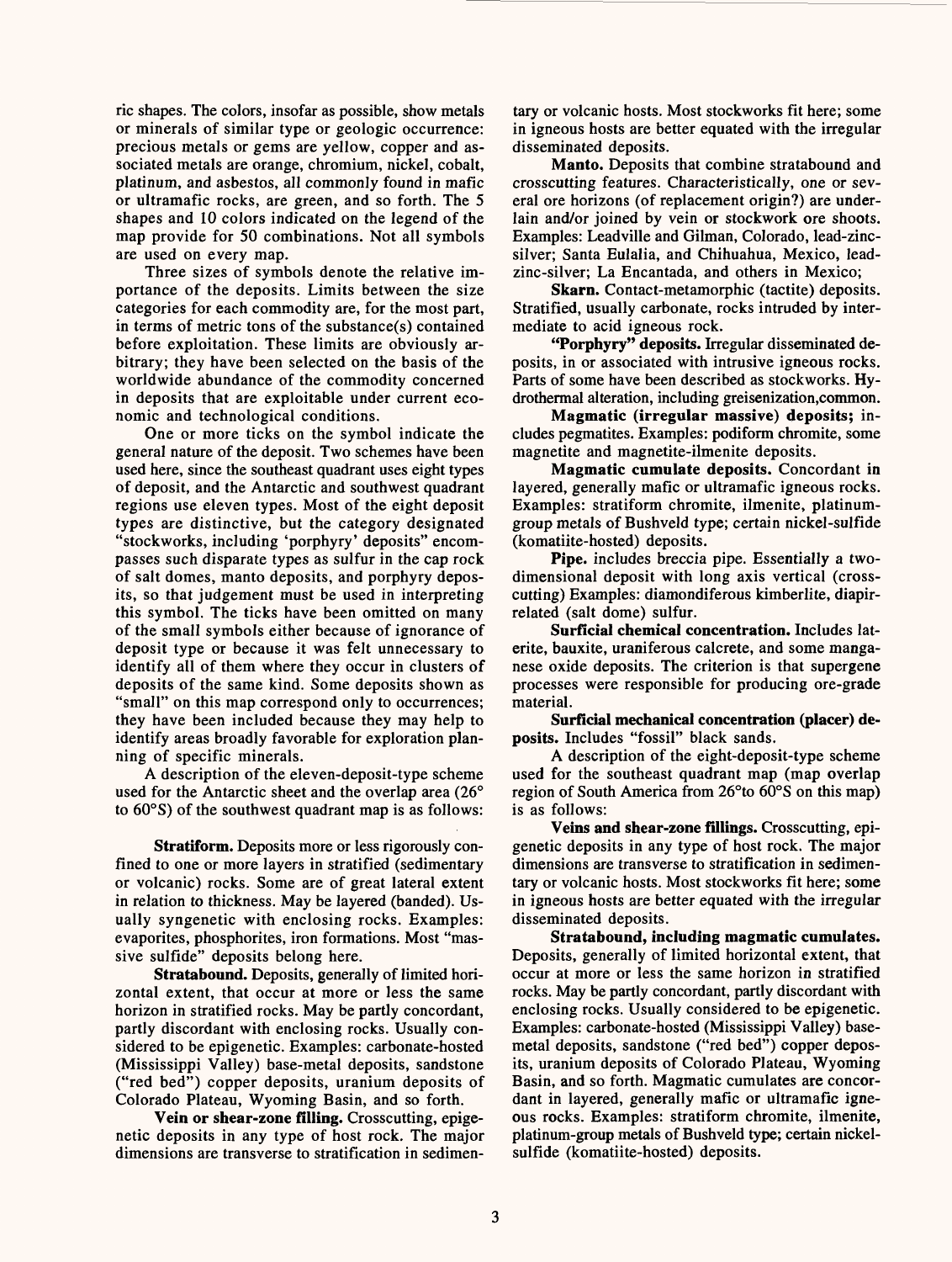**Stockworks, including "porphyry" deposits.** Irregular disseminated deposits, in or associated with intrusive igneous rocks. Parts of some have been described as stockworks. Hydrothermal alteration, including greisenization, common.

**Magmatic and irregular massive deposits;**  includes pegmatites. Examples: podiform chromite, some magnetite and magnetite-ilmenite deposits.

**Skarn or greisen deposits.** Contact-metamorphic (tactite) deposits. Stratified, usually carbonate, rocks intruded by intermediate to acid igneous rock.

**Sandstone (red bed) deposits**

**Laterite deposits (surficial chemical concentrations).** Includes laterite, bauxite, uraniferous calcrete, and some manganese oxide deposits. The criterion is that supergene processes were responsible for producing ore-grade material.

**Placer deposits (surficial mechanical concentrations).** Includes "fossil" black sands.

Mineralization ages for most deposits are indicated by double ticks placed according to a clockwise order from older to younger. Where a tick to indicate the deposit type already occurs in the required position, a single tick for age is added and the two must be read together. Different age categories have been used for the southwest quadrant overlap, as compared to the categories used for the Antarctic sheet and the southeast quadrant overlap. These categories are shown on the map explanation.

Space limitations on the map do not permit identifying by name all the deposits shown, but many of the larger ones are named, especially in relatively open areas.

#### SEAFLOOR RESOURCES

The potential value of manganese nodules depends on their abundance and composition. Abundance data have been derived principally from seafloor photographs, typical examples of which are reproduced in the explanation of the map. Nodule coverage of the sea floor ranges from 0 to nearly 100 percent. On the map, squares 2 mm on a side, empty to totally filled in black, indicate graphically where bottom photographs have been taken and the abundance of nodules at these points. Additional information on the occurrence of nodules was gained from core sampling; small black x's and o's indicate where nodules have been recovered or not recovered, respectively, in cores. Details of the methods used in studying these data sources and in deriving abundance contours are described later.

The composition of analyzed nodules is indicated within certain limits by different colored +'s for ranges of nickel plus copper content and by brown +'s for those with high manganese. Composition of analyzed manganese crusts is indicated by colored asterisk for range of cobalt content (Manheim and Lane-Bostwick, 1989).

The polymetallic sulfide deposits thus far discovered on the spreading ridges are shown by black semicircles.

Seafloor phosphorite occurrences are depicted by brown horizontal lozenges without an outline. Although this symbol is approximately as large as that used for the medium-sized land deposit, it has no size or grade significance. The many "guano-type" phosphate deposits on oceanic islands so small that the symbol obscures them entirely are distinguished by having a black outline and the tick indicating a surficial chemical concentration.

#### **LAND RESOURCES**

#### *By*

#### *Michael P. Lee*

The geologic background shown on the mineralresources map has been simplified from the Geologic Map of the Circum-Pacific Region Antarctic Sheet (Craddock, 1989). A chief difference from the geologic map is the use of color and pattern to denote structural state (unfolded, deformed, or strongly metamorphosed) and depositional environment of the stratified rocks rather than geologic age; igneous rocks are differentiated by color and pattern. However, letter symbols from the geologic map keyed to the correlation diagram indicate ages in most areas, and time divisions are used for older and younger Precambrian rocks and, by implication, for surficial deposits (late Cenozoic). The description of map units from the Geologic Map of the Circum-Pacific Region Antarctic Sheet (Craddock, 1989) for Antarctica, adjacent islands, and Scotia arc, is listed below.

#### **Quaternary (Q)**

Glacigenic sedimentary deposits and undifferentiated volcanic rocks. Occur in Transantarctic Mountains, under Ross Ice Shelf, and in South Shetland Islands off northern Antarctic Peninsula. Glacigenic sedimentary deposits lie along some valley walls in the Dominion Range, and they were recovered from a borehole in the southern Ross Ice Shelf. Quaternary volcanic rocks make up a part of southeastern King George Island and Deception Island (an active volcano) off the coast of Graham Land, in the Bransfield Strait south of Livingston Island.

#### **Cenozoic** (Cz)

Undifferentiated volcanic rocks, mainly basaltic, locally with interbedded volcanigenic sedimentary rocks. Occur in East Antarctica, Balleny Islands, Transantarctic Mountains, coastal West Antarctica,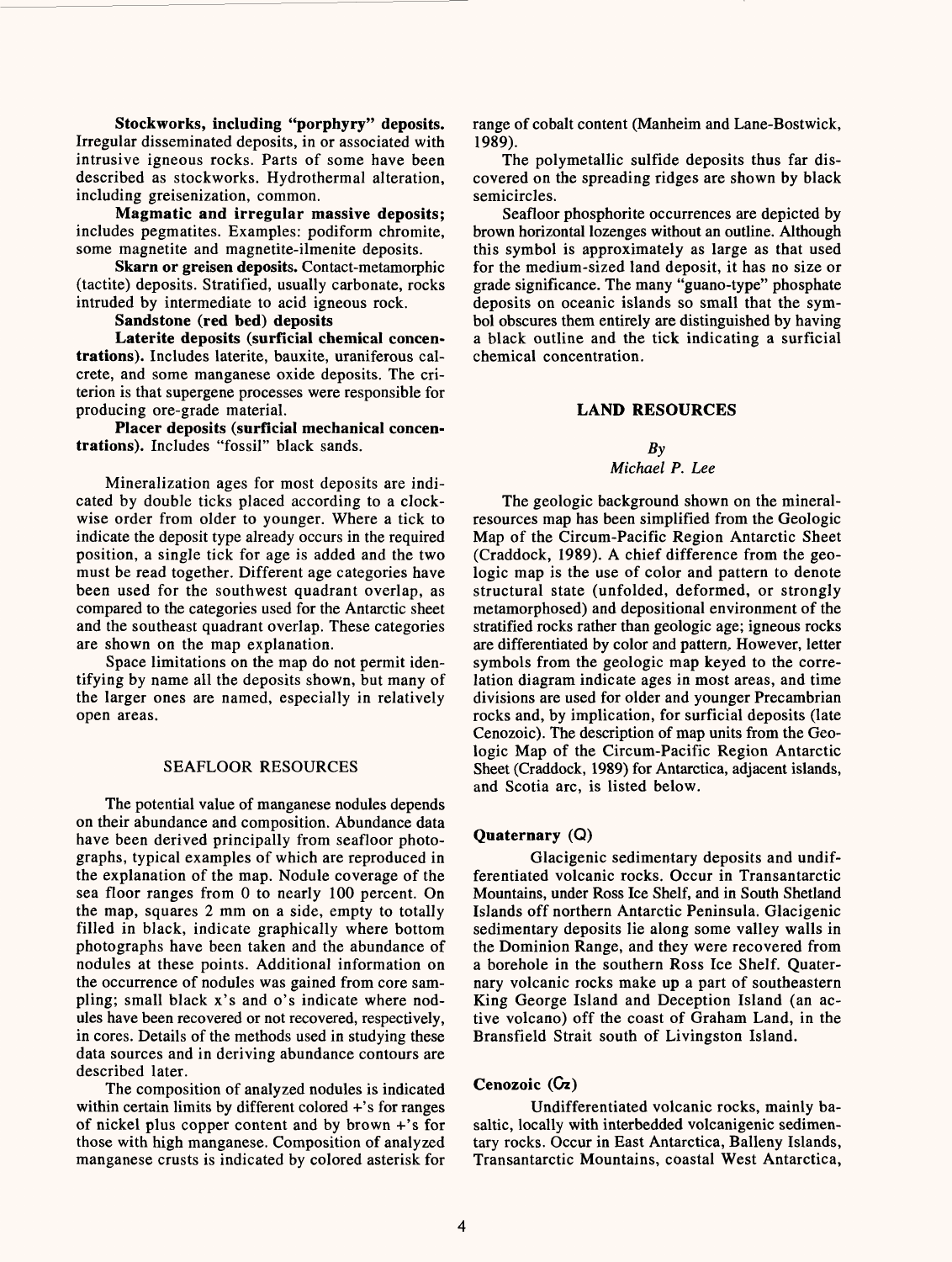Antarctic Peninsula, and Scotia arc. Active volcanoes known in northern Victoria Land, Ross Island, Marie Byrd Land, northern Antarctic Peninsula, and South Sandwich Islands.

#### Neogene (Tn)

Glacigenic sedimentary deposits in Transantarctic Mountains, and undifferentiated volcanic rocks of coastal West Antarctica area. The sedimentary deposits lie along some valley walls in the Dominion Range. The volcanic rocks make up Peter I Island, north of the Eights Coast.

#### **Tertiary** (T)

Undifferentiated volcanic rocks of the Antarctic Peninsula area. Found on Alexander Island and Brabant Island.

#### **Tertiary-Jurassic** (TJ)

Intrusive igneous rocks of the Antarctic Peninsula and adjacent islands. These gabbroic-granitic plutons make up the Andean Intrusive Suite.

#### **Paleogene** (Tp)

Mainly marine sedimentary rocks of the northern Antarctic Peninsula area. Found on Seymour Island, south of Snow Hill Island off Graham Land, as abundantly fossiliferous Paleocene and Eocene strata.

#### **Tertiary-Cretaceous** (TK)

Undifferentiated volcanic rocks of the northern Antarctic Peninsula area. Mafic extrusive volcanic rocks occur on King George Island in the South Shetland Islands.

#### **Mesozoic** (Mz)

Intrusive and extrusive igneous rocks in West Antarctica. Felsic plutons in the Whitmore Mountains and small ranges and nunataks to the east; probably Jurassic in age. Undifferentiated plutons of Pine Island Bay and the Eights Coast. Undifferentiated volcanic rocks of the Jones Mountains and Thurston Island.

#### **Mesozoic-Paleozoic** (MzPz)

Sedimentary rocks of Transantarctic Mountains and adjacent East Antarctica; volcanic rocks of West Antarctica; sedimentary, metasedimentary, and mafic extrusive rocks of Antarctic Peninsula area; and metasedimentary rocks of Scotia arc. Includes widespread continental and marine, Devonian-Triassic, subhorizontal, locally fossiliferous, sedimentary rocks (Gondwana sequence) of Transantarctic Mountains and western Queen Maud Land; calc-alkaline metavolcanic rocks of Ruppert Coast; diverse sedimentary, metasedimentary, and mafic extrusive rocks which

form a deformed basement complex in much of the Antarctic Peninsula, Alexander Island, and the South Shetland Islands; and metasedimentary rocks of South Orkney Islands.

#### **Cretaceous** (K)

Intrusive and extrusive igneous rocks of Marie Byrd Land, and intrusive igneous and sedimentary rocks of the Antarctic Peninsula area. Includes felsic plutons in western Marie Byrd Land; undifferentiated volcanic rocks of the Hobbs Coast; undifferentiated plutons in the Executive Committee Range, on the Bakutis Coast, in eastern Ells worth Land, and in Palmer Land; and marine sedimentary rocks on islands near the northeast end of the Antarctic Peninsula.

#### **Cretaceous-Jurassic** (KJ)

Volcanic and sedimentary rocks of the Antarctic Peninsula area and the Scotia arc. Calcalkaline rocks of the Antarctic Peninsula Volcanic Group occur on the peninsula, adjacent islands, and the South Shetland Islands; some extrusive rocks now known to be Paleogene in age. Sedimentary rocks of Alexander Island and the South Orkney Islands. Felsic to intermediate volcaniclastic strata and basaltic volcanic rocks with mafic intrusions of South Georgia Island.

#### **Jurassic** (J)

Mafic extrusive and intrusive igneous rocks of Transantarctic Mountains and adjacent East Antarctica; sedimentary and extrusive igneous rocks of the southern Antarctic Peninsula area. Includes basaltic volcanic rocks, with dikes and sills, at many localities between Thiel Mountains and northern Victoria Land, and on George V Coast; Dufek Massif (layered gabbro complex) in Pensacola Mountains; basaltic volcanic rocks and mafic dikes in western Queen Maud Land; undifferentiated volcanic rocks and marine and continental sedimentary rocks of eastern Ellsworth Land and Palmer Land.

#### **Triassic** (1)

Sedimentary and intrusive and extrusive igneous rocks of East Antarctica, and sedimentary rocks of south Livingston Island, Antarctic Peninsula area. Includes intrusive igneous and sedimentary rocks of George V Coast; Triassic(?) mafic volcanic rocks of western Queen Maud Land; sedimentary rocks with plant fossils on Livingston Island, South Shetland Islands.

#### Late Paleozoic (Pz<sub>2</sub>)

Sedimentary rocks in East Antarctica; intrusive igneous rocks in Transantarctic Mountains; sedimentary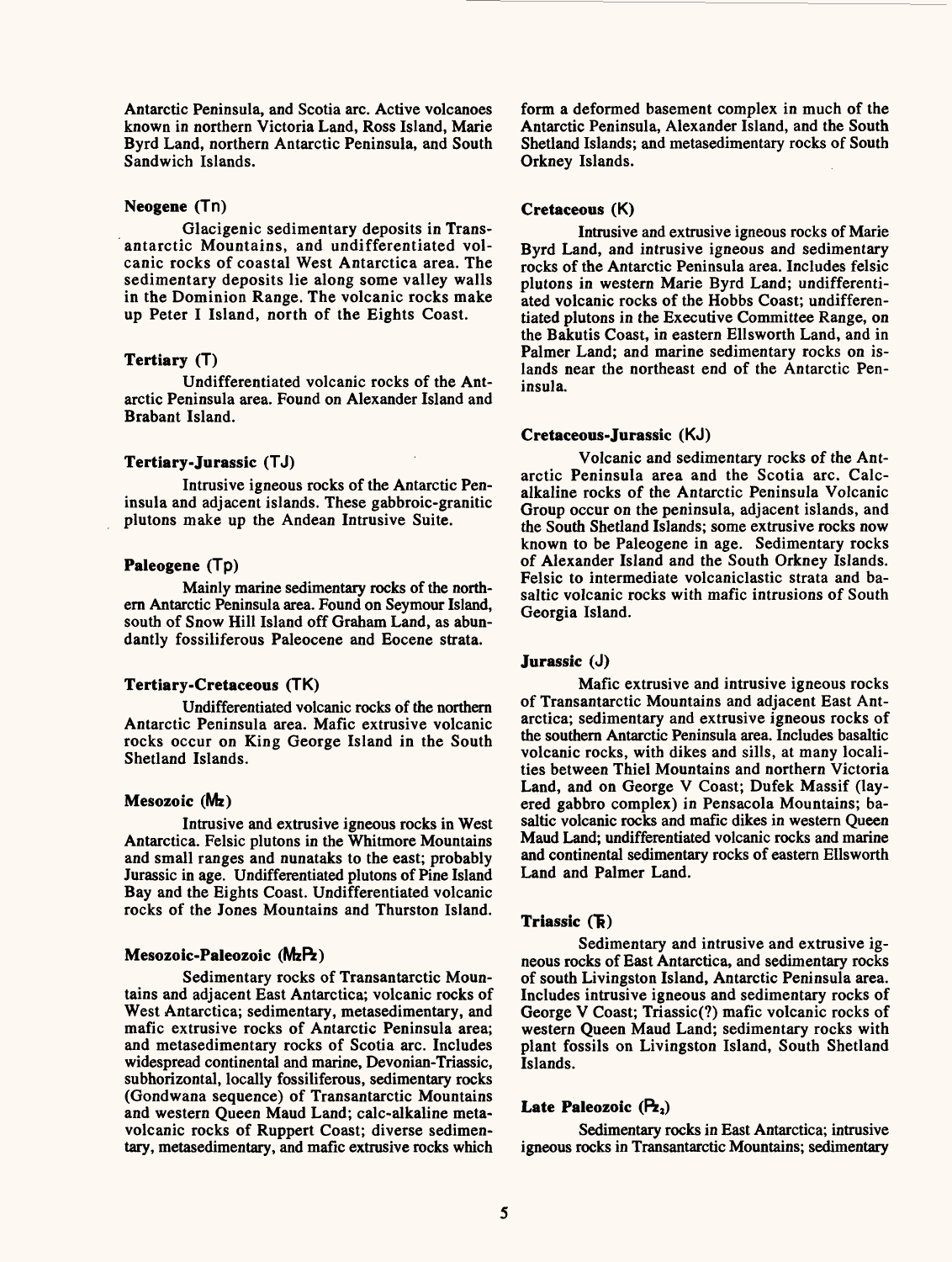rocks in interior and coastal West Antarctica; and intrusive igneous rocks in coastal West Antarctica. Includes clastic sedimentary rocks near Amery Ice Shelf and in western Queen Maud Land; generally felsic intrusive igneous rocks of Admiralty Mountains (Devonian) of northern Victoria Land; marine sedimentary rocks of Ellsworth Mountains, and one outcrop of plantbearing sedimentary rocks in eastern Ellsworth Land; felsic igneous plutons of western Marie Byrd Land, and undifferentiated igneous plutons of the Hobbs Coast.

#### Early Paleozoic (**P**<sub>z</sub>,)

Intrusive and extrusive igneous rocks, sedimentary rocks, and metamorphic rocks of Transantarctic Mountains; sedimentary and volcanic rocks of Ellsworth Mountains; and meta-igneous rocks of coastal West Antarctica. Includes many plutons, mostly felsic, undifferentiated volcanic rocks, and diverse sedimentary rocks, locally metamorphosed—widely distributed in the Transantarctic Mountains between northern Victoria Land and the Shackleton Range; undifferentiated volcanic rocks and continental^) and marine sedimentary rocks, slightly metamorphosed, in the southern Ellsworth Mountains; and metamorphosed gabbroic rocks of the Hobbs Coast.

#### Paleozoic (**P**z)

Intrusive igneous rocks of East Antarctica; metamorphic rocks of coastal West Antarctica, and sedimentary and intrusive igneous rocks of interior West Antarctica. Includes many igneous plutons, mainly felsic, along Ingrid Christensen Coast, in Prince Charles Mountains, and in Queen Maud Land; metamorphic rocks in the Amundsen Sea area, and metamorphic and undifferentiated intrusive igneous rocks of Thurston Island; sedimentary rocks, mainly clastic and locally slightly metamorphosed, in the Whitmore Mountains and ranges and nunataks to the north and east (in the Hart Hills, sedimentary rocks are intruded by a body of metagabbro).

#### **Early Paleozoic-Proterozoic (Pz, P<sub>3</sub>)**

Metasedimentary rocks of East Antarctica; sedimentary rocks, intrusive and extrusive igneous rocks, and metamorphic rocks of Transantarctic Mountains; and sedimentary and metamorphic rocks of West Antarctica. Includes low-grade metasedimentary rocks of western and eastern Wilkes Land, locally with possible microfossils; felsic plutons and diverse sedimentary and volcanic rocks, locally metamorphosed, from northern Victoria Land to Ohio Range; clastic sedimentary rocks and metamorphic complex of western Marie Byrd Land; and sedimentary rocks cut by small Cretaceous pluton in eastern Marie Byrd Land.

#### **Proterozoic (B)**

Sedimentary rocks, intrusive and extrusive igneous rocks, and metamorphic rocks of East Antarctica; sedimentary, extrusive igneous, and metamorphic rocks of the Transantarctic Mountains; metasedimentary and metamorphic rocks of interior West Antarctica; and metamorphic rocks of coastal west Antarctica. Includes sedimentary and mafic volcanic rocks of western Queen Maud Land, felsic plutons of Ingrid Christensen Coast and Queen Maud Land, mafic plutons of Queen Maud Land, and widely distributed metamorphic rocks of coastal East Antarctica; undifferentiated extrusive igneous rocks, diverse sedimentary rocks, and metamorphic rocks from Churchill Mountains to Horlick Mountains; sedimentary and metasedimentary rocks from Thiel Mountains to Shackleton Range; felsic extrusive igneous rocks of Luitpold Coast; metasedimentary rocks of interior West Antarctica; metamorphic rocks of southern Ellsworth Land; and gneiss of central Marie Byrd Land.

#### **Archean** (A)

Metamorphic and intrusive igneous rocks of East Antarctica. Includes medium- to high-grade metamorphic complexes of Ingrid Christensen Coast, Prince Charles Mountains, and Enderby Land; felsic intrusions of Napier Mountains, Tange Promontory, and possibly of western Queen Maud Land.

These explanatory notes have been designed to be used in conjunction with and as a complement to the Mineral-Resources Map of the Circum-Pacific region, Antarctic Sheet. Its chief purpose is to identify the mineral occurrences in Antarctica and to give certain information on their commodities and geographic locations. None of the mineral occurrences reported is currently considered economically exploitable now or in the foreseeable future.

The Antarctic mineral-resources map depicts 67 mineral occurrences in Antarctica, representing 21 metallic and non-metallic mineral commodities (see table 1). This information was first compiled for the Circum-Pacific Map Project in 1983 and was based on a review of other Antarctic mineral resource compilations available at the time. In subsequent years, the 1983 compilation was examined periodically, and some additions and revisions were made. As noted in table 1, the principal sources used to prepare this map were earlier compilations made by Wright and Williams (1974), Rowley and Pride (1982), Vieira and others (1982), and Farrar and others (1982), and Rowley and others (1991). Although there have been modest increases in information about the economic geology of Antarctic mineral resources, the actual number of reported mineral occurrences on the continent has remained relatively fixed.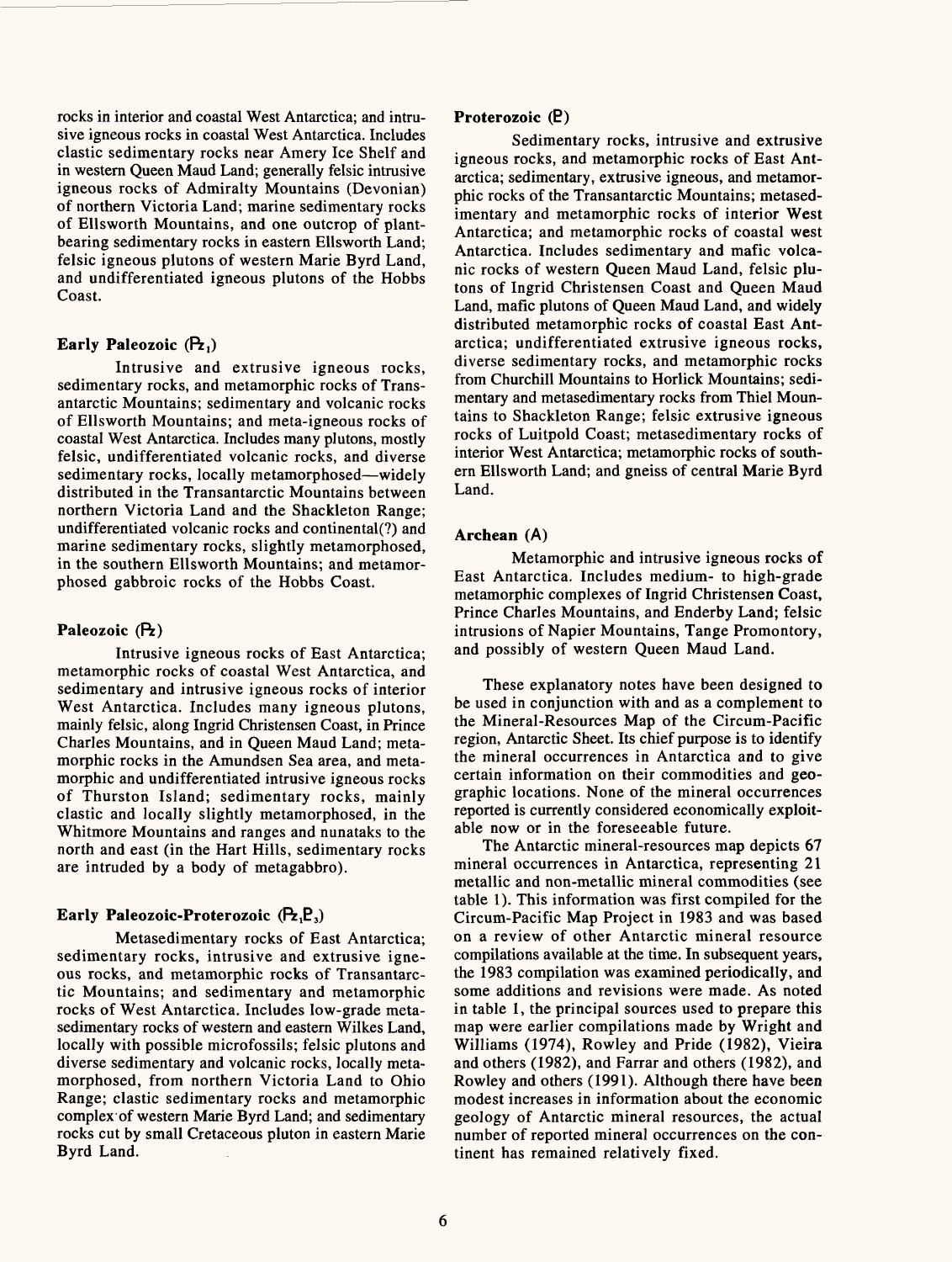Finally, to aid in the use of the map, it would be helpful to provide some general background on the geology of Antarctica. Geologically, Antarctica consists of two major provinces. East Antarctica is a Precambrian shield of igneous and metamorphic rocks and overlain in part by relatively undeformed sedimentary strata. West Antarctica is for the most part characterized by younger, locally highly deformed and metamorphosed strata that are intruded by igneous rocks; the Ells worth Mountains are, however,

a displaced terrane of the East Antarctic margin within West Antarctica. Association of the geology with reported mineral occurrences has lead to the identification of three Antarctic metallogenic provinces (see figure 1), each with a different geologic history, tectonic framework, and mineral resource potential: the East Antarctic iron metallogenic province; the Transantarctic metallogenic province; and the Andean metallogenic province.



Figure 1. Metallogenic provinces of Antarctica.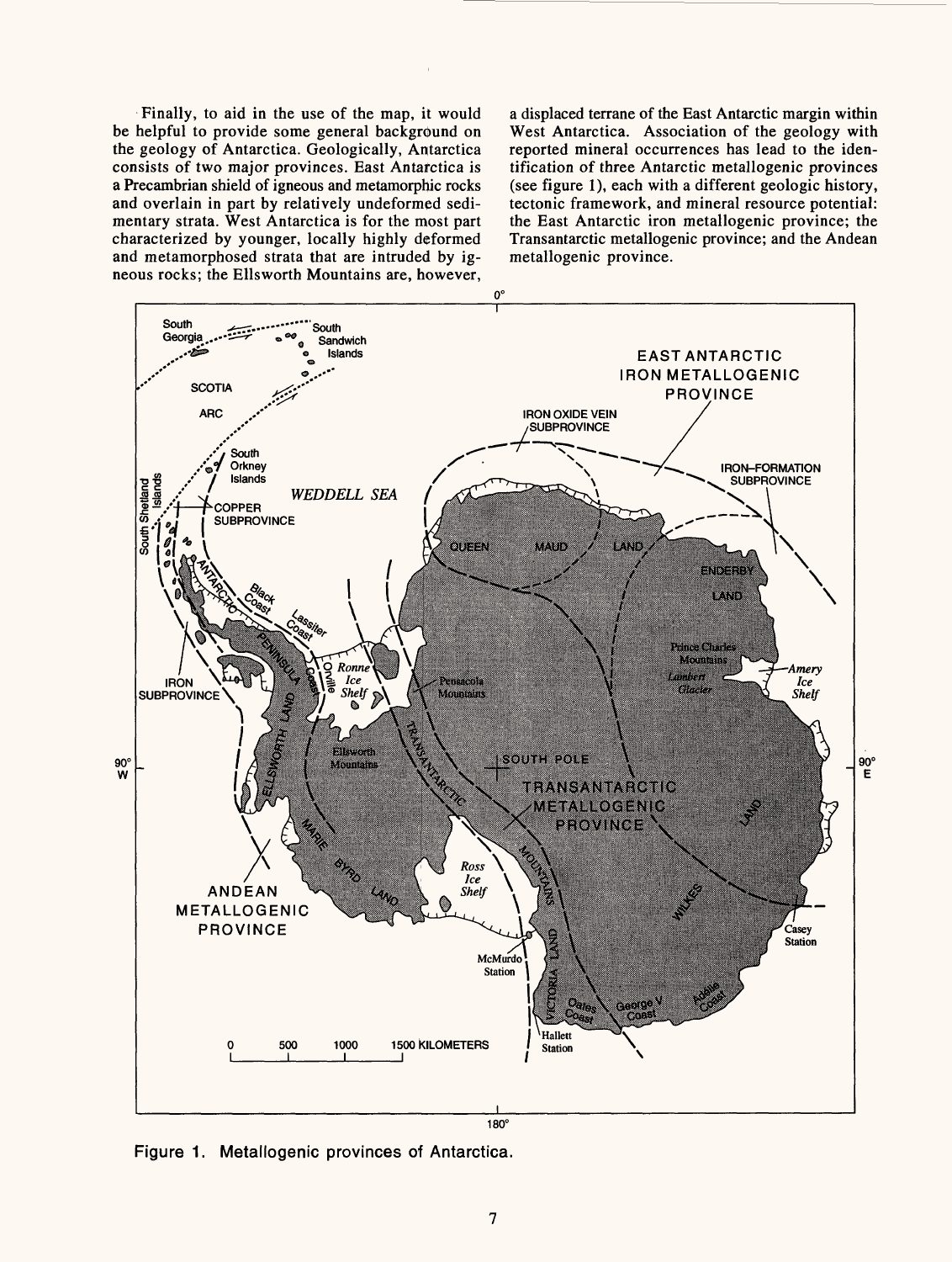#### EAST ANTARCTIC IRON METALLOGENIC **PROVINCE**

The Precambrian shield complex of East Antarctica is a fragment of Gondwanaland that broke up during the Jurassic period, about 250 million years ago. In other parts of the world, the Precambrian shield has proven to be a major source of minerals such as iron ore, gold, chromite, nickel, and copper. In Antarctica, reported mineral occurrences include principally iron ore as well as molybdenum, copper, gold, silver, and uranium. The iron formations occur as magnetite (banded iron formation), disseminated to nearly pure, in a number of localities from Enderby Land to Wilkes Land and in Queen Maud Land around igneous intrusions. Most of the other reported mineral occurrences are associated with pegmatite dikes.

#### TRANSANTARCTIC METALLOGENIC PROVINCE

The Transantarctic metallogenic province is coincident with the Transantarctic Mountains. This province is the raised Pacific edge of the Precambrian shield complex containing a thick layer of later marine and continental sediments and igneous rocks of Proterozoic to Paleozoic age. The principal reported mineral occurrence is the Dufek intrusion, a stratiform mafic body of Middle Jurassic age containing platinum-group elements, chromite, nickel, and cobalt. Other reported mineral occurrences include base and precious metals associated with silicic intrusions.

#### ANDEAN METALLOGENIC PROVINCE

The rocks of the Antarctic Peninsula are generally regarded as part of the circum-Pacific Andean orogenic belt. Most of the rocks in the region are stocks and batholiths of Mesozoic and Tertiary age. Reported mineral occurrences include ferrous, base, and precious metals in hydrothermal and porphyry-type deposits.

#### LIMITATIONS TO THE COMPILATION

Unlike the other maps in the Circum-Pacific mineral-resources map series, the Antarctic sheet depicts principally *mineral occurrences* as opposed to *mineral deposits (or districts).* Despite decades of geologic inquiry, knowledge of Antarctica geology, including economic geology, is limited in comparison to similar areas of the world. Only about 2 percent  $(260,000 \text{ km}^2)$  of Antarctica's 13.5 million  $\text{km}^2$  has exposed geology. The paucity of mineral exploration data have thus made it difficult to characterize and estimate the mineral resource potential (see Singer and Mosier (1981) for additional discussion of mineralresource assessment techniques) of Antarctica. Notable exceptions might be the Dufek intrusion (No.

31), the banded iron formations in East Antarctica (No. 40), and some Andean-type base metal porphyry deposits (No. 10). However, economic and engineering considerations at the present time diminish the value of these potential resources. Accordingly, the mineral occurrences that have been identified on the Antarctic continent should be regarded as geologic resources in the broadest of terms and not potential sources of supply (for additional information on mineral resource classification systems, refer to Brobst and Pratt (1973) or Schanz (1980)). It should be noted, though, that the wide distribution of mineral resources across the known pieces of Gond-wanaland implies their probable existence, by analogy, within the least known piece-Antarctica (Craddock, 1990).

#### MINERAL OCCURRENCE LISTINGS

The numbers shown on the map in Antarctica are keyed to mineral occurrence/deposit names listed in Table 1 to permit cross-referencing between the map and the table. Table 1 also identifies the approximate latitude and longitude of the mineral occurrence, expressed in degrees and minutes. Finally, the table identifies the commodities reported to be present; however, no distinctions should be drawn about the relative abundance of a particular commodity in a deposit based on the order in which it is reported.

Five classes of metals and minerals have been identified in the Antarctic region on the Antarctic mineral resources map, as listed in the following tables.

#### **SEAFLOOR RESOURCES**

Seafloor deposits shown on the map include ferromanganese nodules, hydrothermal sulfide deposits, phosphorites, and the occurrence of heavymineral sand. The information available on sulfide deposits, phosphorites, and heavy-mineral sands is so limited as to preclude estimating abundance; we have merely denoted their locations. Greatest attention has been devoted to the abundance of and metal content of nodules.

Nodule abundance (seafloor coverage) at discrete locations has been ascertained from seafloor photographs and sediment cores. The nickel, copper, cobalt, and manganese contents of nodules in many of the core samples and in dredge samples have also been shown, rather than their iron content or other minor element composition. The aim of this section is to explain the procedures used to display these data.

Ferromanganese crust, recovered by dredging, are also shown on the map. No attempt is made to show all dredge sites. They are divided into groups, based their elemental contents (Lane and others, 1986; Manheim and Lane-Bostwick, 1989). Infor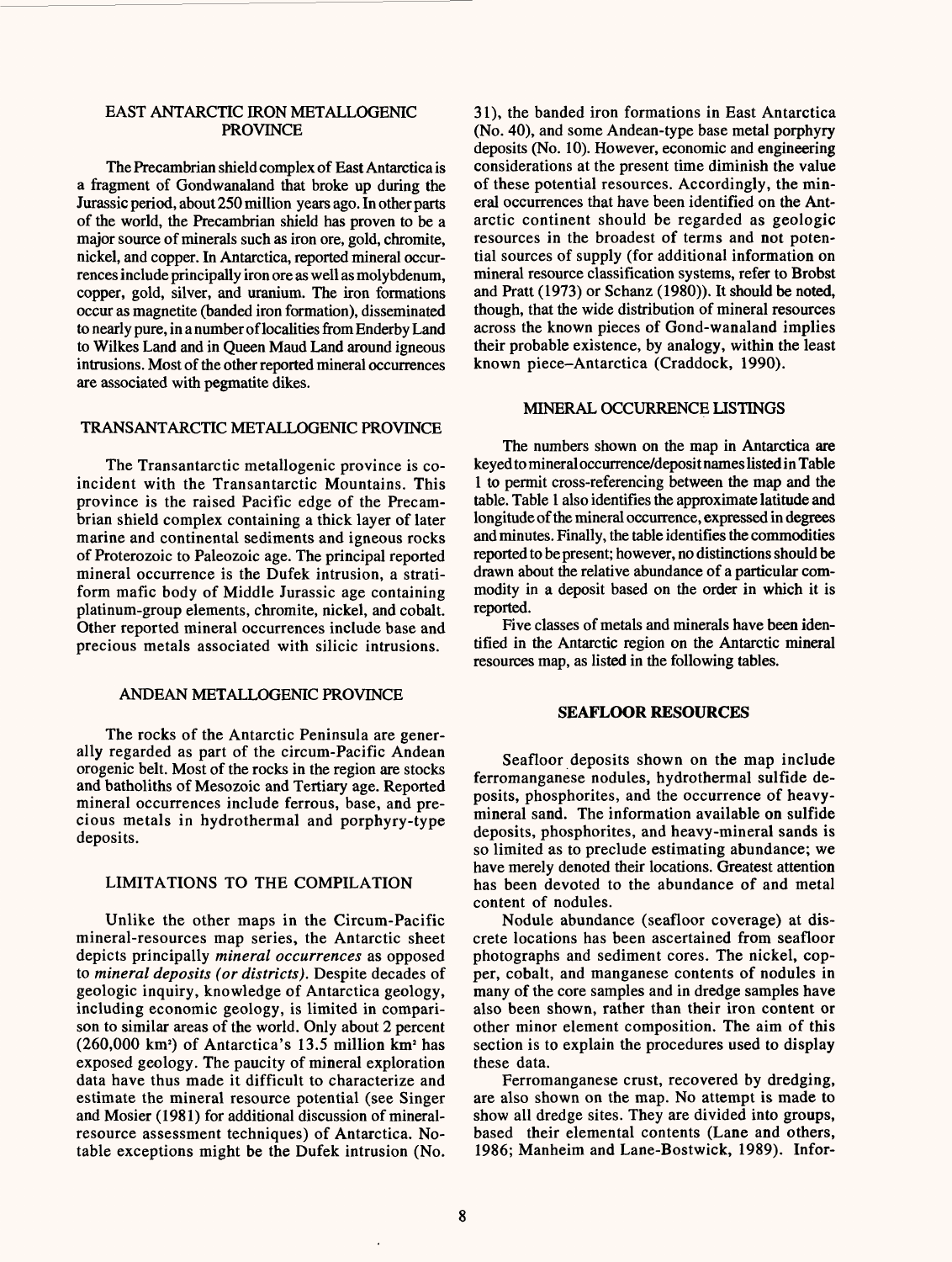mation on the occurrence of ferromanganese crust in the region of the Antarctic sheet is still extremely sparse.

#### SEAFLOOR SEDIMENT

#### *By Floyd W. McCoy*

Seafloor sediment is classified in four categories by its dominant component: (1) calcareous debris (calcareous ooze/clay or marl), (2) biosiliceous material (biosiliceous ooze/mud/clay), (3) terrigenous elastics (gravel/sand/silt), and (4) clays (including pelagic clay). These four sediment types are generalized from the 13-category classification scheme used to depict surficial deposits on the various Circum-Pacific geologic quadrant maps, a scheme defining 30-60 percent boundaries for sediment nomenclature following that devised by Murray and Renard (1891). On the Antarctic region mineral-resources map, a stippled pattern is superimposed where coarse-grained particles (gravel, sand or coarse-silt sizes) form greater than 15 percent of the sediment (for example, silty or sandy clay, volcanic gravel/sand/silt; calcareous gravel/sand/silt, or biosiliceous silt).

Sedimentary components were identified and abundances estimated via smear-slide analyses of coretop deposits in piston and gravity cores archived at the Lamont-Doherty Earth Observatory. Quantitative control came from analyses of  $CaCO<sub>3</sub>$  on selected samples. Additional smear-slide and  $CaCO<sub>3</sub>$  data came from published and unpublished sources. These data formed a primary data base for plotting sediment distributions. A secondary data base was constructed from general sediment descriptions in the literature that lacked quantitative component and  $CaCO<sub>3</sub>$  information; this information was used to estimate the geographic extent of distribution patterns. Information from Deep Sea Drilling Project (DSDP) samples were not incorporated because rotary drilling techniques do not recover undisturbed seafloor sediment. Data available at the time of map compilation from Ocean Drilling Program (ODP) sampling by hydraulic piston corers were incorporated. For clastic debris, the Wentworth grade scale was used. Constraints, problems, and assumptions in establishing these data bases and using them for mapping are discussed in the various explanatory notes booklets that accompany each Geologic quadrant map.

For simplification on the Antarctic mineralresources map, stations where surficial sediment was sampled or identification of sediment criteria derived from primary/secondary data bases are not shown; refer to the Antarctic geologic map for this information (Craddock, 1989).

Mapping boundaries of sediment types were controlled by bathymetry, regional water depth of the calcite compensation depth, proximity to land (including knowledge of local geology), documented

seafloor sedimentation processes, and the deposits left by this activity, as well as oceanographic/biologic phenomena.

This map depicts unconsolidated sediment recovered primarily by coring and presumably exposed on the ocean floor at the sediment/water interface. This sediment is not necessarily of Holocene age, nor is it necessarily the result of Holocene sedimentary processes.

#### FERROMANGANESE NODULES

#### *By*

#### *David* Z. *Piper and Theresa R. Swint-Iki*

Nodules, consisting mainly of manganese and iron oxides, were first recovered from the Pacific Ocean by HMS *Challenger* during its voyage from 1872 to 1876 (Murray and Renard, 1891). They were most frequently recovered from abyssal depths where the bottom sediment is composed of red clay. Analyses of samples collected during that cruise, as well as of many samples collected subsequently, showed contents of nickel, copper, and cobalt in the range of a few tenths of one percent to about three percent. Interest in mining these deposits developed following a series of papers by Mero (1959, 1965) who called attention to the feasibility of their commercial recovery. McKelvey and others (1983) suggested that molybdenum, vanadium, and several of the rare earth elements might also be recoverable as by-products of possible future extractions of nickel, copper, and cobalt. These elements, as well as titanium, zinc, barium, lead, strontium, and yttrium, are present in the nodules in the range of  $\leq 0.01$  to nearly 0.1 percent (McKelvey and others, 1983).

Mero (1965) outlined the features of the geographic distribution of nodules in the Pacific Ocean and the regional variations in their composition. More recent studies include those by Cronan and Tooms (1969), Piper and Williamson (1977), and Calvert (1978), and still others are reported in the compendia of Glasby(1976), Bischoff and Piper (1979), and Sorem and Fewkes (1979). Other efforts to delineate the distribution of nodules on maps include those of Ewing and others (1971), Frazer and others (1972), Cronan (1977; 1980), Rawson and Ryan (1978), and McKelvey and others (1979, 1983).

These maps suggest that nodule occurrence and composition in the Pacific Ocean exhibit a rather uniform distribution over areas as great as several thousand square kilometers. Both parameters, however, show uneven variations on the scale of a few tens of square meters. For example, nodule coverage at individual stations in the northeast quadrant, at which we had as many as 550 bottom photographs, in the area at lat 10°N and long 150°W, ranges from 0 to greater than 75 percent. Photographs were taken at this station as the ship drifted at a distance of only about 1.5 km. Such variability (patchiness) makes it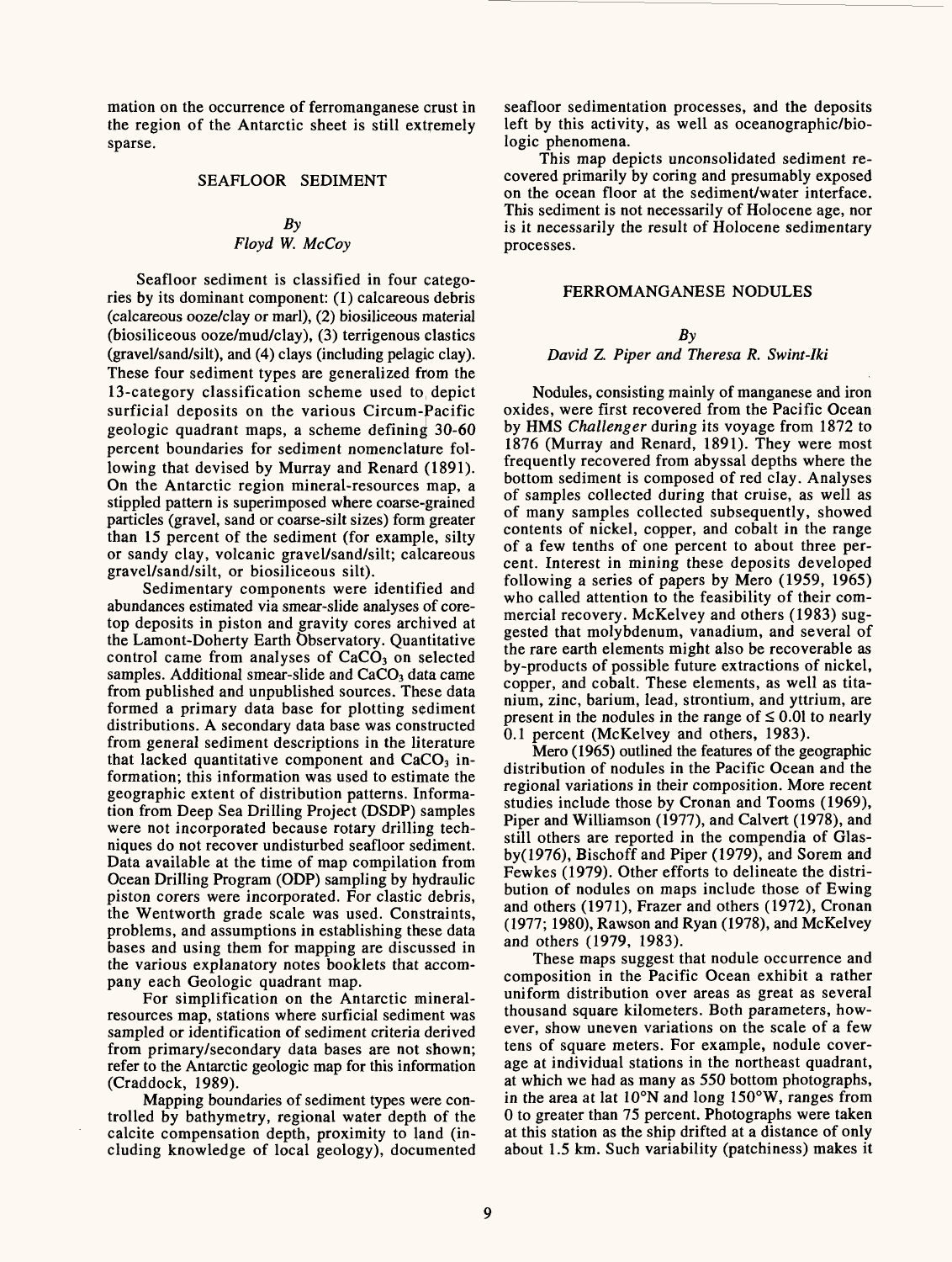extremely difficult to estimate seafloor coverage on any scale, and particularly at the scale of this map. All maps showing the distribution of abundance and metal content at such scales have, therefore, a significant degree of uncertainty. Individual data points of nodule abundance and metal content are shown on the map by sets of symbols in order to permit evaluation of the procedures used in the contouring, which are explained below.

Ideally, nodule abundance should be expressed in mass per unit area; for example, kilograms per square meter. Such data, however, are sparse and the abundance is therefore shown in terms of percentage of the sea floor covered. No attempt is made to convert seafloor coverage to mass per unit area for three reasons. (1) Photographs may underestimate the seafloor coverage by as much as 25 percent, because nodules often are partially covered by a layer of "fluffy" sediment  $\bar{5}$  to 15 mm thick (Felix, 1980). The degree to which they are covered is likely to vary between areas with different seafloor environments and with different nodule morphologies; it varies considerably even between box cores from a single relatively small area. (2) No simple relation exists between nodule cross-sectional area and nodule volume; nodule shapes vary from roughly spherical to strongly discoidal (Sorem and Fewkes, 1979). (3) Photographs are taken with the camera nearly on the bottom to as much as several meters above the bottom, thus making it impossible to ascertain accurately from the photographs the nodule size.

Nodules are identified on the bottom photographs as dark and roughly equidimensional objects, with the entire population having a distribution strongly peaked in the size range of 1 to 12 cm in diameter. Angular objects and sub-rounded objects, often several tens of centimeters across, are identified as rock debris. In most cases, the difference between nodules and rocks is clear. Three people examined all photographs; still, some errors in identification may have occurred.

Seafloor coverage of nodules was determined by comparing each photograph with templates showing a light background covered to varying degrees by black objects. The upper limit of 100 percent represents an arrangement of closest packing. The average coverage for all photographs at any one station was plotted as a single point. The number of photographs at a single station ranges from 1 to 850, although for most stations it is between 5 and 15.

Data from sediment cores (including box, gravity, and piston cores) supplement the photographic data. Core stations are plotted merely as recovering or not recovering nodules. Although the core sizes vary from a half meter on a side (box cores) to 2.5-cm diameter (gravity cores), integrating these measurements with the photographic data was achieved in the following way.

Areas of varying seafloor coverage of nodules were delineated initially by using only the data obtained from the seafloor photography. A contour of one percent was drawn to exclude areas in which photo stations recorded zero coverage. Several sediment cores recovered nod-

ules in these areas, but the coverage outside this contour is certainly less than 1 percent and probably less than 0.1 percent. The position of the one-percent contour was further defined by using the core data in two ways: (1) a nodule-bearing core was allowed in the <1 percent area only when its five nearest neighboring cores did not recover nodules, and (2) the contour was drawn to exclude all areas having at least 20 cores, of which 10 percent or fewer recovered nodules. In most areas as large as  $12,000 \text{ km}^2$ , cores recovering nodules average less than 1 percent of the total number of cores.

The second step was to draw the 50-percent contours to include both photographic stations of greater than 50 percent coverage and areas where recovery of nodules was greater than 75 percent.

The 10-percent contours were then drawn. This contour enclosed photographic stations that showed the complete range of coverage. Emphasis was placed, however, on photographic stations that showed greater than 25 percent coverage. Some photographic stations that recorded greater than 25 percent coverage lie outside the 10-percent contour line if their nearest neighbor recorded zero percent coverage or if 4 of 5 nearest cores failed to recover a nodule.

The 25-percent contours were drawn lastly to enclose areas of high coverage, as supported by either core or photographic data.

The percentage of cores recovering nodules between the 1-percent and 10-percent contours is surprisingly high: within the northeast quadrant of the Pacific Ocean, nodule recovery varied from 8 to 70 percent and averaged 40 percent in areas containing more than 10 cores and these percentages held for the southeast quadrant. In the Antarctic, in the areas where contours define nodule coverage at 10-25 percent, nodule recovery by cores averaged 55 percent and ranged from 25 to 62 percent. For the area of 25-50 percent coverage, nodule recovery by cores averaged 64 percent and ranged from 30 to 92 percent. In the area where coverage exceeded 50 percent, nodule recovery by cores averaged 83 percent. One possible explanation for such high recoveries by cores is that we have not distinguished between box cores, which sample a relatively large surface area of the seafloor, and gravity and piston cores. Alternatively, seafloor coverage based on bottom photographs may be biased on the low side owing to sediment cover.

Dredge hauls were not used as a supplement to the photographic and core data because the area sampled by dredging generally is not accurately known.

Nodules were divided according to their chemical composition into four partly overlapping categories: (1) greater than 1.8 percent nickel plus copper, (2) 1.0 to 1.79 percent nickel plus copper, (3) greater than 35 percent manganese, and (4) less than 1.0 percent nickel plus copper (McKelvey and others, 1983). These categories are shown on the map for stations for which data were available in the Scripps Sediment Data Bank. Two areas of high seafloor coverage are delineated by the contours. One area is located in the Southwest Pacific Basin.The second area extends along the south flank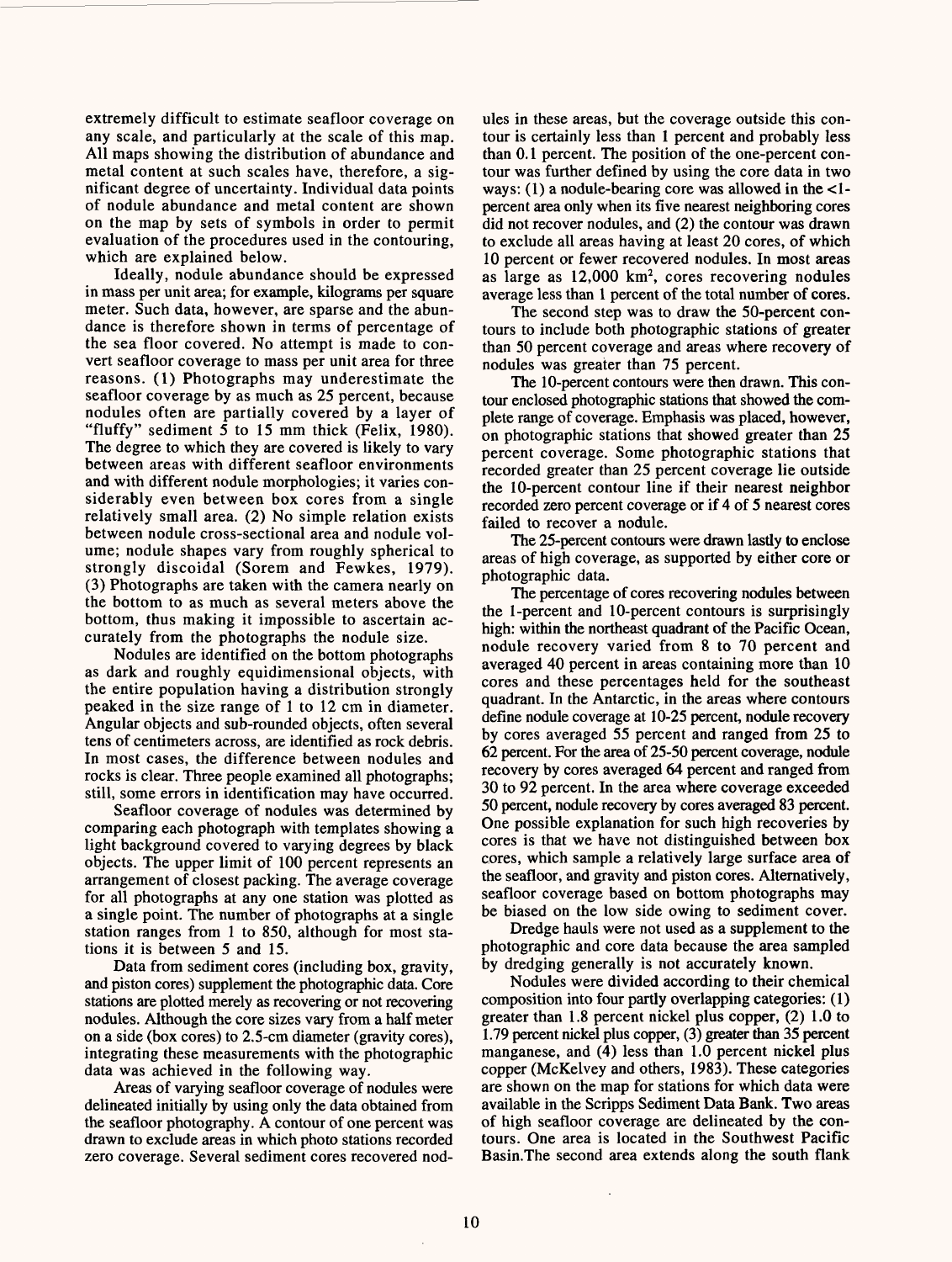of the Pacific-Antarctic Ridge, Southeast Pacific Basin, and Drake Passage.

Nodules and crusts with high cobalt content (these include dredge material) occur in areas of elevated relief, such as the seamounts and ridges. In many areas where cobalt-rich nodules are present, encrustations of the same composition can exceed 2 cm in thickness (Manheim and Halbach, 1982). Nodules with high manganese content (>35 percent Mn) are restricted within the quadrant to the east margin of the Pacific, that is, to the area of hemipelagic sediment.

The distribution of nodules is strongly related to sediment lithology, shown on the map as a background to the nodule distribution, and to sediment accumulation rates, not shown on this map but included on a l:17,000,000-scale map of the Pacific Basin (Piper and others, 1985). The distribution of nodules shows a strong preference for siliceous sediment and pelagic clay. That is, they tend not to occur on calcareous sediment, although the west slope of the East Pacific Rise (EPR) at lat 40° to 50°S represents an exception to this generalization. In this and other areas, however, nodules are apparently further restricted to areas exhibiting sediment accumulation rates of less than approximately 5 mm per thousand years (Piper and Swint, 1984; Piper and others, 1987).

Both nodule occurrence and sedimentation rates are likely related to deep ocean currents and in no area is this more evident than in the area around Antarctica (Piper and others, 1987). Many measurements of deepocean bottom currents have been made, but their usually weak intensity, and the complex seafloor bathymetry have combined to thwart attempts to evaluate quantitatively their importance as a control on sediment accumulation rates and, thus indirectly on nodule distribution, except for several rather careful studies of a few small areas (Lonsdale, 1981).

Other factors influence the rather complex patterns of sea-bottom sediment lithology. These include the supply of material to the seafloor and the secondary processes in the deep ocean that alter or redistribute that supply. The supply is controlled largely by (1) proximity to a source of alumino-silicate material and (2) primary productivity in the photic zone of the ocean. The source of silicates (clay minerals as well as coarse debris) may be local (marine volcanic activity) or terrigenous (continents contribute material via both rivers and the atmosphere). Primary productivity, on the other hand, controls the rain of biogenic detritus to the seafloor. This fraction of organics consists mostly of siliceous and calcareous tests of planktonic organisms, but contains lesser amounts of phosphatic material and organic matter from the soft parts of organisms.

Secondary processes include the dissolution of organic matter at depth in the ocean and the redistribution of sediment by deep-ocean currents. The occurrence of calcareous sediment and the depth of the sea floor show a strong relation, owing to the

dissolution of  $CaCO<sub>3</sub>$  in the deep ocean. This relation can be seen along the EPR (McCoy, 1985, 1989). Calcareous mud predominates along the crest of the rise and down its flanks to a depth of approximately 4,000 to 4,500 m, at which depth it gives way to pelagic clay or siliceous sediment. The exclusion of calcareous debris from the deeper sediment is controlled by the balance between the rate of supply of  $CaCO<sub>3</sub>$ to the seafloor and its rate of dissolution. The latter increases with water depth, owing to the increase in the solubility of  $CaCO<sub>3</sub>$  with decreasing water tem-\*perature and increasing pressure.

Bottom photographs used in this study are from the Bundesanstalt fur Geowissenshaften und Rohstoffe, Committee for Co-ordination of Joint Prospecting for Mineral Resources in South Pacific Offshore Areas, Geological Survey of Japan, Hawaii Institute of Geophysics, Institut Fran§ais de Recherches pour 1'Exploitation de la Mer, Lamont-Doherty Earth Observatory, Kennecott Exploration, Inc., National Oceanic and Atmospheric Administration, Scripps Institution of Oceanography, Smithsonian Institution, U.S. Navy Electronics Laboratory, and from published literature (Zenkevich, 1970; Andrews and Meylan, 1972; Greenslate and others, 1978). The chemical data on the nodules are from the Scripps Institution of Oceanography Sediment Data Bank.

#### FERROMANGANESE CRUSTS

#### *By*

#### *Frank T. Manheim and Candice M. Lane-Bostwick*

The cobalt values indicated in the map represent data normalized to a hygroscopic moisture and substrate- (detrital matter) free basis. The algorithm to obtain these values is given by  $Co^* = Co x$ 51.23/(Fe+Mn), as determined in Manheim and Lane-Bostwick (1989). Samples designated as being of possible hydrothermal origin are identified by Mn/Fe > 5 and Co < 0.2 percent. Some classes of samples are excluded; data of Barnes (1967) in the Scripps Institution Nodule Data Bank, samples lacking Mn and/ or Fe data, (which do not permit normalization), and samples having Mn < 5 percent. Multiple samples at one location have been averaged.

The geographical distribution of samples has been largely published in Lane and others (1986). Discussion of the significance of cobalt distributions and of the development of the U.S. Geological Survey Ferromanganese Crust Database is given in Manheim (1986) and Manheim and Lane-Bostwick (1989). The majority of the ferromanganese crust analyses are from two sources; the U.S. Geological Survey World Ocean Ferromanganese Crust Database and the Scripps Institution Nodule Data Bank. Evaluation of these data are discussed in Manheim and Lane-Bostwick (1989). These and other sources are described in Manheim and Lane-Bostwick (1989).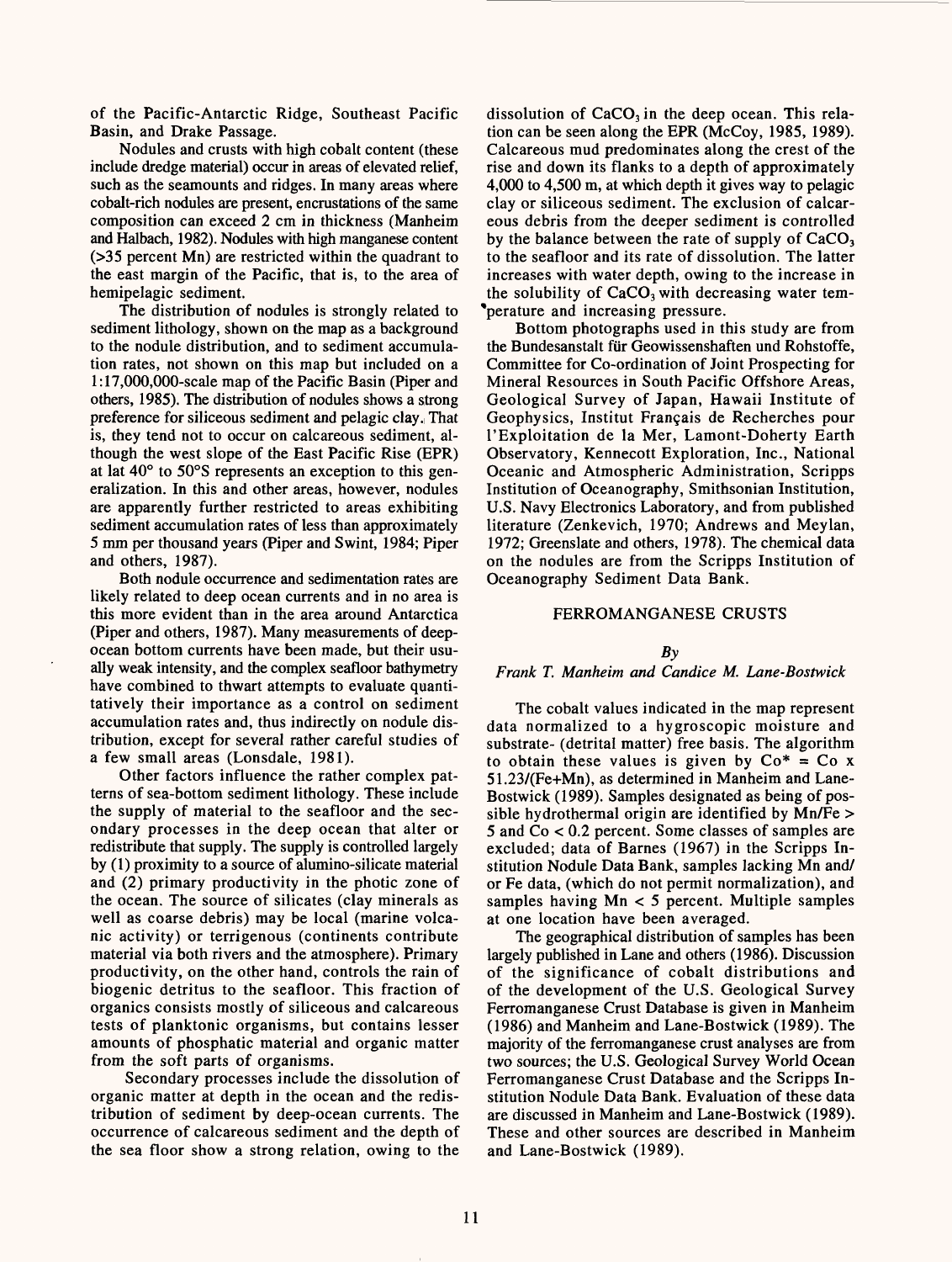#### $Bv$

#### *Theresa R. Swint-Iki*

The initial discovery of warm-water springs rising from mounds of hydrothermal sediment at the Galapagos spreading center (Corliss, 1971; Weiss and others, 1977) and sulfide deposits forming at active high-temperature discharge sites at 21°N on the East Pacific Rise (EPR) (Spiess and others, 1980) confirmed that hydrothermal circulation at seafloorspreading axes leads to the precipitation of metal -sulfides from hydrothermal fluids strongly enriched in sulfide and metals (von Damm and others, 1985). Several types of deposits (metal oxides and sulfides) form directly or indirectly from this hydrothermal activity at divergent plate boundaries.

The thermal balance in oceanic crust along spreading axes is considered to be dominated by hydrothermal circulation and advective cooling because conductive heat-flow measurements taken along ridge crests consistently show lower than expected values (Lister, 1972; Sleep and Wolery, 1978). Models of hydrothermal processes in oceanic crust developed by Lister (1977, 1982), Sleep and Wolery (1978), Edmond and others (1979), Fehn and Cathles (1979), Bischoff (1980), and Fehn and others (1983) are largely based on investigations of seafloor-spreading axes in the northeast quadrant of the Pacific.

Since the initial observations of hydrothermal activity along the Galapagos spreading center and segments along the EPR, polymetallic sulfides have been found in back-arc basins where seafloor spreading occurs above subduction zones along convergent plate boundaries. The occurrence of metal-enriched sediment (Fe, Mn, Cu, Zn, As, Ag, and Au) is also indicative of hydrothermal activity in regions of backarc basins (Cronan, 1989). Evidence of hydrothermal mineralization and their locations in the Antarctic region have been located in three areas and are shown on this map (Rona and Scott, 1993).

Massive sulfide chimneys occur within the axial zone of the EPR at lat 26°12.3'S, long 112°36.8' W (Marchig and Grundlach, 1987). At Macdonald Seamount, a seafloor volcano at an intraplate volcanic center, metalliferous sediment occurs in the summit crater at lat 28°59'S, long 140°15'E (Cheminee and others, 1991). Hydrothermally altered sediments are reported in the region of the Antarctic Peninsula, in the Bransfield Strait basin, at lat 63°S, long 60°W (Brault and Simmoneit, 1987).

Much further work is required to evaluate the extent and composition of known seafloor polymetallic sulfide deposits along spreading centers at divergent plate boundaries, in backarc basins, and at intraplate volcanic centers, to evaluate possible future economic potential of polymetallic sulfide deposits, and to explore for new deposits.

#### POLYMETALLIC SULFIDES PHOSPHORITES AND PHOSPHATIZED ROCKS

 $Bv$ 

#### *David Z. Piper and Theresa R. Swint-Iki*

Submarine phosphate deposits consist of rock encrustations, nodules, and pellets. Occurrences in the on the continental shelf of western Tasmania (Noakesand Jones, 1975), on the upper continental slope off northern New South Wales, Australia between lat 30° and 40°S at depths between 210 and 385 m (von der Borch, 1970), on the continental shelf of western Australia, and on Pacific seamounts at variable depths. None of the seamount deposits of the deep ocean are considered to be of commercial interest.

An area of high phosphorite coverage is located east of New Zealand along the crest of Chatham **Rise**  at depths of 250 to 500 m. Reserves of phosphorite in a 378 km2 area along Chatham Rise are estimated at 25 million tons. The phosphorite in this area averages 22 percent  $P_2O_5$  (Kudrass, 1984). Estimated total reserves of phosphorite are 100 million tons for the region along the crest of Chatham Rise between long 179°E and 180° (Cullen, 1989). Guano deposits are located on many Pacific Ocean islands. They represented a major resource in the last century.

The Chatham Rise region may be of interest, as New Zealand's source of phosphorite from Nauru and Christmas Islands (not on this map sheet) are depleted.

#### HEAVY-MINERAL DEPOSITS

#### *By Gretchen Luepke*

Submerged beaches and river channels are favorable sites in the marine environment for the occurrence of concentrations of heavy minerals (placers) such as gold, platinum, chromite, rutile  $(TiO<sub>2</sub>)$  and ilmenite (FeTiO<sub>3</sub>). Beginning with the formation of the great ice sheets during the Quaternary, sea level has repeatedly fallen and risen more than 200 m. As a result of sea-level fluctuation, fossil beaches are found both above and below present sea level.

The shelf of Antarctica has not been explored for offshore placer deposits. Thick prograding sediment packages were deposited on the Antarctic continental shelf during the late Oligocene to late Miocene (Anderson, 1991), and buried placers could exist within them. However, no significant concentrations of precious metals have been publicly recorded in Antarctica, but scattered occurrences of gold have been found; the Dufek layered intrusion near the base of the Antarctic Peninsula may contain significant quantities of platinum-group metals (Rowley and others, 1991). It is unknown if these deposits are extensive enough to have served as sources for placers.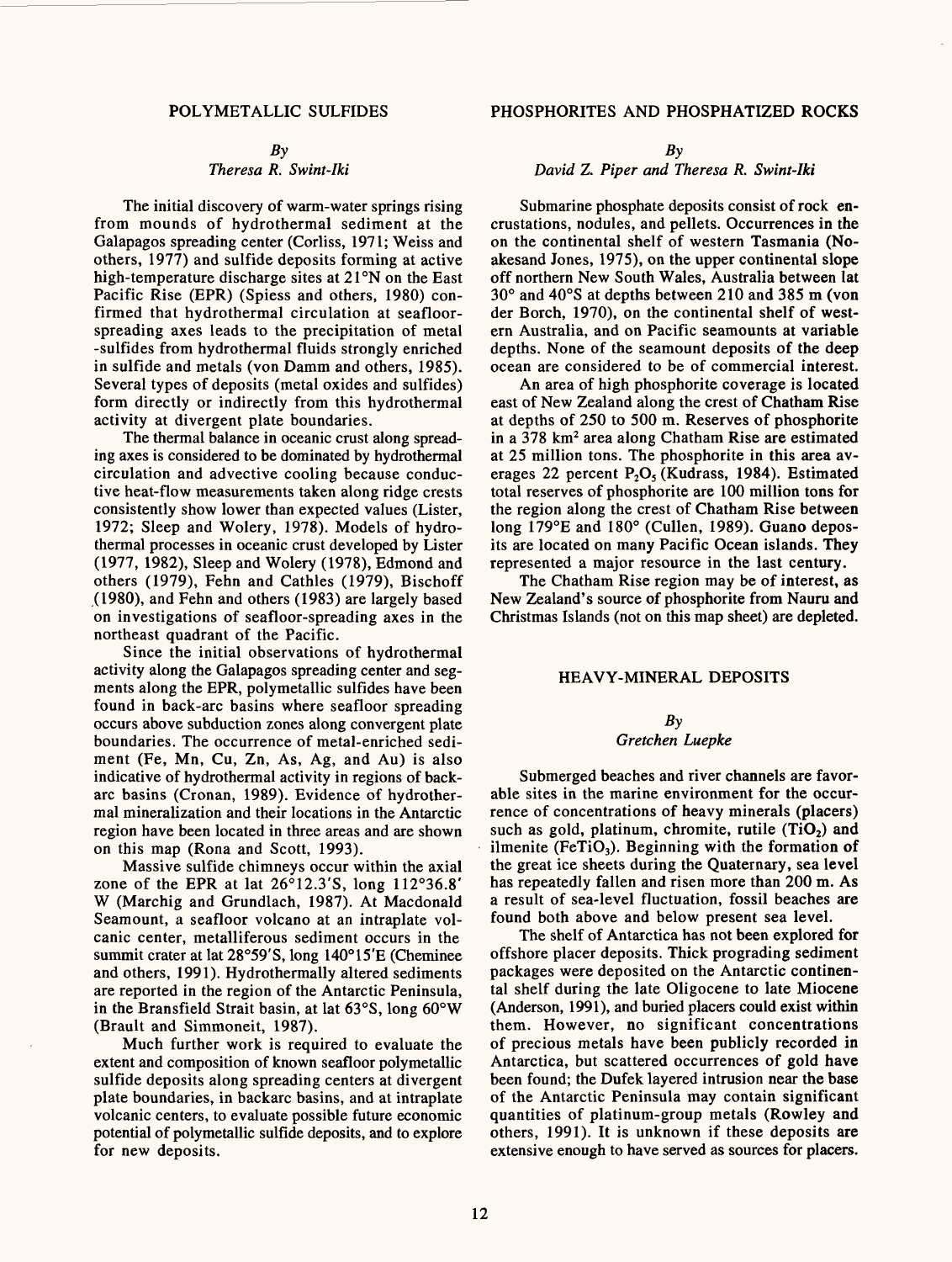In Australia, onshore placers containing high concentrations of rutile and zircon are mined in Quaternary coastal sediment of southeast Queensland. Continental shelf sediments along the coast of eastern Australia were surveyed for placers in 1980 (von Stackelberg, 1982). The shelf sediment sampled between Newcastle and Fraser Island contains lower concentrations of heavy minerals (0.1-1.6 percent) than onshore deposits (Riech and others, 1982; Jones and others, 1982). An extensive deposit of garnet in dune sands occurs at Port Gregory, Western Australia (Harben and Bates, 1990).

On the North Island of New Zealand, titaniferous magnetite has been mined from onshore marine deposits at Taharoa (Stokes and others, 1989) and Waikato North Head, providing over 2 million tons per year for making steel (Minehan, 1989). At Auckland and New Plymouth, offshore sands with greater than 15 percent titanomagnetite were identified in 1968. Other heavy-mineral deposits have been found in Whangaroa Harbour (mercury in cinnabar [HgS]; Foveaux Strait (tin in alluvial cassiterite  $[SnO<sub>2</sub>]$ ; and 10 km off Hokitika (Ag) (Utting, 1989). No offshore mining has yet occurred in New Zealand; all of the above deposits must be examined in more detail to determine the feasibility of exploiting them.

In Chile, gold placers, associated with magnetite, ilmenite, zircon, garnet, and in some places monazite, occur on the west coast of Isla de Chiloe near Pumillahue and Cucao (Fuller, 1965) and also on Isla Ipun. Gold placers of glaciofluvial origin occur on islands, including Islas Picton, Nueva, Lennox, and Navarino, south of the Beagle Canal in Tierra del Fuego (Fuller, 1965). Because of the narrow shelf along most of the west coast of South America, offshore marine placers will probably be rare.

#### **REFERENCES CITED AND ADDITIONAL SOURCES OF DATA**

- Anderson, J.B., 1991, The Antarctic continental shelf-results from marine geological and geophysical investigations: in Tingey, R.J., ed., The geology of Anarctica: Claredon Press, Oxford, p. 258-334.
- Andrews, I.E., and Meylan, M.A., 1972, Results of bottom photography; *Kana Keoki* Cruise Manganese '72, *in* Investigations of ferromanganese deposits from the central Pacific: University of Hawaii Institute of Geophysics Report HIG-72-73, p. 83-111.
- Bäcker, H., Glasby, G.P., and Meylan, M.A., 1976, Manganese nodules from the southwestern Pacific Basin: New Zealand Oceanographic Institute Oceanographic Field Report no. 6, 88 p.
- Barnes, S.S., 1967, Minor element composition of ferromanganese nodules: Science, v. 157, p. 63-65.
- Barrett, P.J., 1969, Stratigraphy and petrology of the mainly fluviatile Permian and Triassic Beacon rocks, Beardmore

Glacier area, Antarctica: Ohio State University, Institute of Polar Studies Report 34, 132 p.

- Ben-Avraham, Z., Nur, A., Jones, D.L., and Cox, A., 1981, Continental accretion: from oceanic plateaus to allochthonous terranes: Science, v. 21, p. 47-54.
- Bischoff, J.L., 1980, Geothermal system at 21°N, East Pacific Rise: physical limits on geothermal fluid and role of adiabatic expansion: Science, v. 207, p. 1465-1469.
- Bischoff, J. L., and Piper, D.Z., 1979, Marine geology and oceanography of the Pacific manganese nodule province: New York, Plenum Press, 842 p.
- Both, R., Crook, K., Taylor, B., Brogan, S., Chappell, B., and others, 1986, Hydrothermal chimneys and associated fauna in the Manus back-arc basin, Papua New Guinea: EOS, v. 67, p. 489-490.
- Brault, M., and Simmoneit, B.R.T., 1987, Hydrothermally enhanced diagenetic transformations of biomarker distributions in sediments from the Bransfield Strait, Antarctica: EOS, Transaction of the American Geophysical Union, v. 68, p. 1769.
- Brobst, D.A., and Pratt, W.E., eds., 1973, United States mineral resources: U.S. Geological Survey Professional Paper 820, p. 4.
- Burnett, W.C., and Lee, A.I.N., 1980, The phosphate supply system in the Pacific region: GeoJournal, v. 4, no. 5, p. 423-436.
- Calvert, S.E., 1978, Geochemistry of oceanic ferromanganese deposits: Philosophical Transactions of the Royal Society of London, v. 290A, p. 43-73.
- Chemineé, J.-L., Stoffers, P., McMurtry, G., Richnow, H., Puteanus, D., and Sedwick, 1991, Gas-rich submarine exhalations during the 1989 eruption of the Macdonald Seamount: Earth and Planetary Science Letters, v. 107, p. 318-327.
- Coney, P.J., Jones, D.L., and Monger, J.W.H., 1980, Cordilleran suspect terranes: Nature, v. 288, p. 329-333.
- Corliss, J.B., 1971, The origin of metal-bearing submarine hydrothermal solutions: Journal of Geophysical Research, v. 76, p. 8128-8138.
- Corvalán D., J., Guild, P.W., Piper, D.Z., Swint-Iki, T.R., McCoy, F.W., and others, 1996, Mineral-resources map of the circum-Pacific region, southeast quadrant: U.S. Geological Survey, Circum-Pacific Map Series CP-44, scale 1:10,000,000, 30 p.
- Craddock, C., 1981, Plate-tectonic map of the circum-pacific region, Antarctic sheet: Tulsa, Okla., American Association of Petroleum Geologists, scale 1:10,000,000, 14 p.
- Craddock, C., ed., 1982, Antarctic geoscience: International Union of Geosciences, Series B, no.4, (Third Symposium on Antarctic Geology and Geophysics).
- Craddock, C., 1985, Geodynamic map of the circum-Pacific region, Antarctic sheet: Houston, Circum-Pacific Council for Energy and Mineral Resources, scale 1:10,000,000, 12 p.
- Craddock, C., 1989, Geologic map of the circum-Pacific region, Antarctic sheet: Houston, Circum-Pacific Council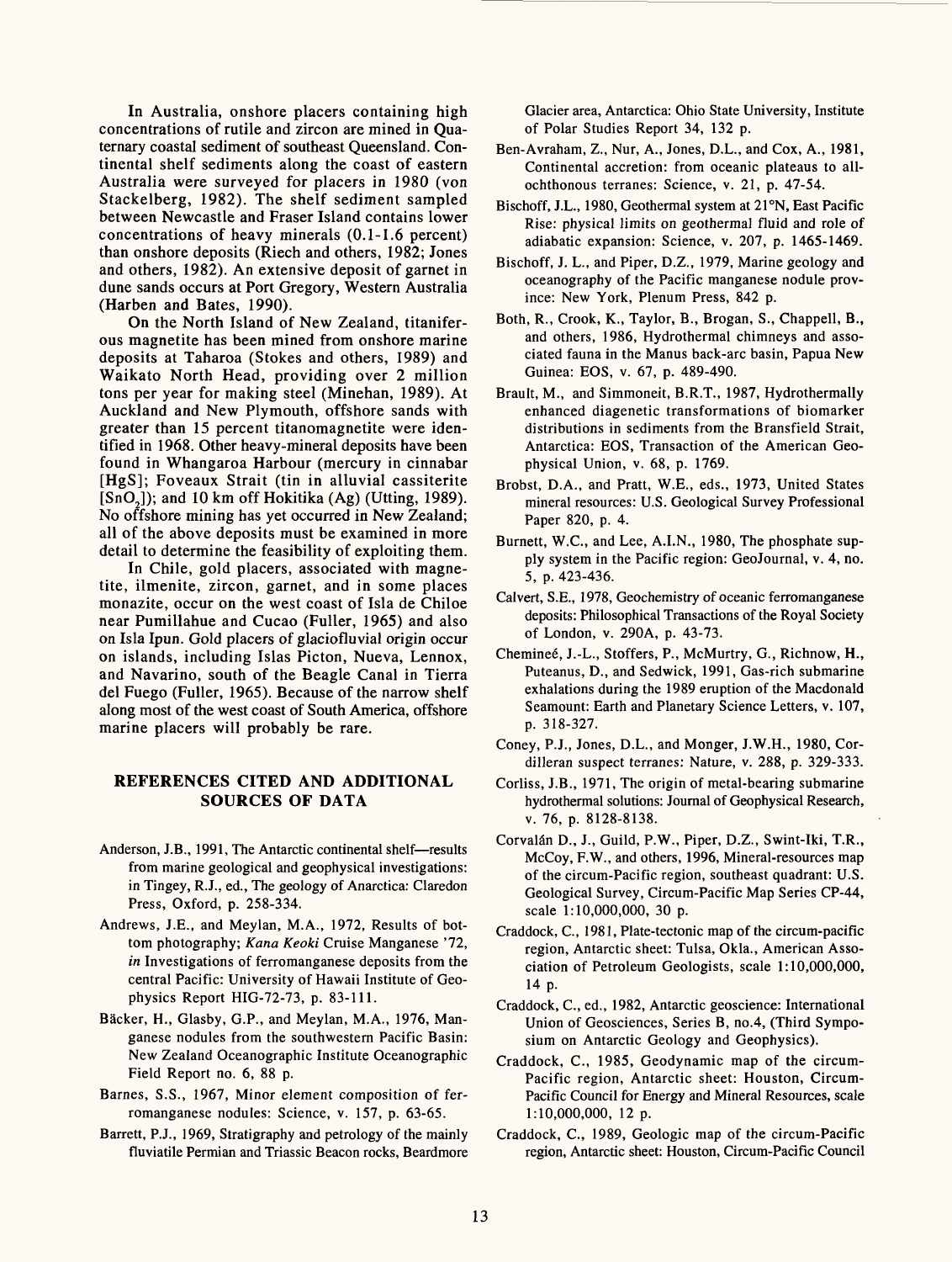for Energy and Mineral Resources, scale 1:10,000,000, 21 p.

- Craddock, C., 1990, The mineral resources of Gondwanaland, *in* Spettstoesser, J.F., and Dreschhoff, G.A.M., eds., Mineral resources of Antarctica: American Geophysical Union, Antarctic Research Series, v. 51, p. 1-6.
- Cronan, D.S., 1977, Deep-sea nodules: distribution and geochemistry, *in* Glasby, G.P., ed., Marine manganese deposits: Amsterdam, Elsevier Publishing Company, p. 11-44.
- Cronan, D.S., 1980, Underwater minerals: London, Academy Press, 362 p.
- Cronan, D.S., ed., 1986, Sedimentation and mineral deposits in the southwestern Pacific Ocean: London, Academic Press, 344 p.
- Cronan, D.S., 1989, Hydrothermal metalliferous sediments in the southwest Pacific, *in* Ayala-Castañares, A., and others, eds., Oceanography 1988: Universidad Nacional Autonoma de Mexico Press, Mexico D F, p. 149-166.
- Cronan, D.S., and Tooms, J.S., 1969, The geochemistry of manganese nodules and associated pelagic deposits from the Pacific and Indian Oceans: Deep-Sea Research, v. 16, p.335-349.
- Cullen, D.J., 1989, The submarine phosphorite deposits of central Chatham Rise, east of New Zealand, *in* Kear, D., ed., Mineral deposits of New Zealand: Australasian Institute of Mining and Metallurgy, Monograph 13, p. 201-206.
- Drummond, K.J., 1984, Mineral-resources map of the circum-Pacific region, northeast quadrant: American Association of Petroleum Geologists, Tulsa, Oklahoma, scale 1:10,000,000, 48 p.
- Dymond, J., Mitchell, L., Finney, B., Piper, D.Z., Murphy, K., and others, 1984, Ferromanganese nodules from MANOP sites H, S, and R-control of mineralogical and chemical composition by multiple accretionary processes: Geochimica et Cosmochimica Acta, v. 48, p. 931-949.
- Edmond, J.M., Measures, C., Mangum, B., Grant, B., Sclater, F.R., and others, 1979, On the formation of metal-rich deposits at ridge crests: Earth and Planetary Science Letters, v. 46, p. 19-30.
- Ewing, M., Horn, D., Sullivan, L., Aiken, T., and Thorndike, E., 1971, Photographing manganese nodules on the ocean floor: Oceanology International, v. 6, no. 12, p. 26-32.
- Farrar, E., McBride, S.L., and Rowley, P.D., 1982, Ages and tectonic implications of Andean plutonism in the southern Antarctic Peninsula, *in* Craddock, C., ed., Antarctic geoscience: International Union of Geosciences, Series B, no. 4, p. 349-356. [Third Symposium on Antarctic Geology and Geophysics published by the University of Wisconsin Press.]
- Fehn, U., and Cathles, L.M., 1979, Hydrothermal convection at slow spreading mid-ocean ridges: Tectonophysics, v. 55, no. 12, p. 239-260.
- Fehn, U., Green, K.E., Von Herzen, R.P., and Cathles, L.M., 1983, Numerical models for the hydrothermal field

at the Galapagos Spreading Center: Journal of Geophysical Research, v. 88, p. 1033-1048.

- Felix, D., 1980, Some problems in making nodule abundance estimates from sea floor photographs: Marine Mining, v. 2, p. 293-302.
- Field, C.D., Wetherell, D.G., and Dasch, E.J., 1981, Economic appraisal of Nazca plate metalliferous sediments, *in* Kulm, L.D., and others, eds., Nazca plate-crustal formation and Andean convergence: Geological Society of America Memoir 154, p. 315-320.
- Frazer, J.Z., and Fisk, M.B., 1980, Availability of copper, nickel, cobalt, and manganese from ocean ferromanganese nodules (III): Scripps Institution of Oceanography Report SIO 80-16, 31 August 1980, 117 p.
- Frazer, J.Z., Hawkins, D.L., and Arrhenius, G., 1972, Surface sediments and topography of the north Pacific: Scripps Institute of Oceanography, Geologic Data Center, scale 1:3,630,000.
- Fuller, C.R., 1965, Geologfa y yacimientos metaliferous de Chile: Santiago, Instituto de Investigaciones Geol6gicas Chile, 303 p.
- Glasby, G.P., ed.,1976, Marine manganese deposits: Amsterdam, Elsevier Publishing Company, 523 p.
- Greenslate, J., Krutein, M., and Pasho, D., 1978, Initial report of the 1972 Sea Scope Expedition: Spokane, Wash., U.S. Bureau of Mines (Minerals Availability System), 3 vols.
- Guild, P.W., 1981, Preliminary metallogenic map of North America: a numerical listing of deposits: U.S. Geological Survey Circular 858-A, scale 1:5,000,000, 93 p.
- Guild, P.W., 1988, Revised symbology for the circum-Pacific mineral-resources maps, *in* Addicott, W.O., and Gryc, G., Scope and status of the Circum-Pacific Map Project, 1988: U.S. Geological Survey Open-File Report 88-215, p. 84-85.
- Harben, P.W., and Bates, R.L., 1990, Industrial mineralsgeology and world deposits: London, Industrials Minerals Division Metal Bulletin PIC, 312 p.
- Hawkins, J., 1986, "Black smoker" vent chimneys: EOS, v. 67, p. 430.
- Hughes, F.E., ed., 1990, Geology of the mineral deposits of Australia and Papua New Guinea: The Australasian Institute of Mining and Metallurgy, Monograph 14, 1824 p. (2 vol.).
- Jones, H.A., Kudrass, H.-F.,Schulter, H.-U., and vonStackelberg, Ulrich, 1982, Geological and geophysical work on the east Australian shelf between Newcastle and Fraser Island- a summary of results from the SONNE cruise SO-15, 1980: Geologisches Jahrbuch, Part D, v. 56, p. 197-207.
- King, P.S., compiler, 1969a, Tectonic map of North America: U.S. Geological Survey, two sheets, scale 1:5,000,000.
- King, P.S., 1969b, The tectonics of North America-a discussion to accompany the tectonic map of North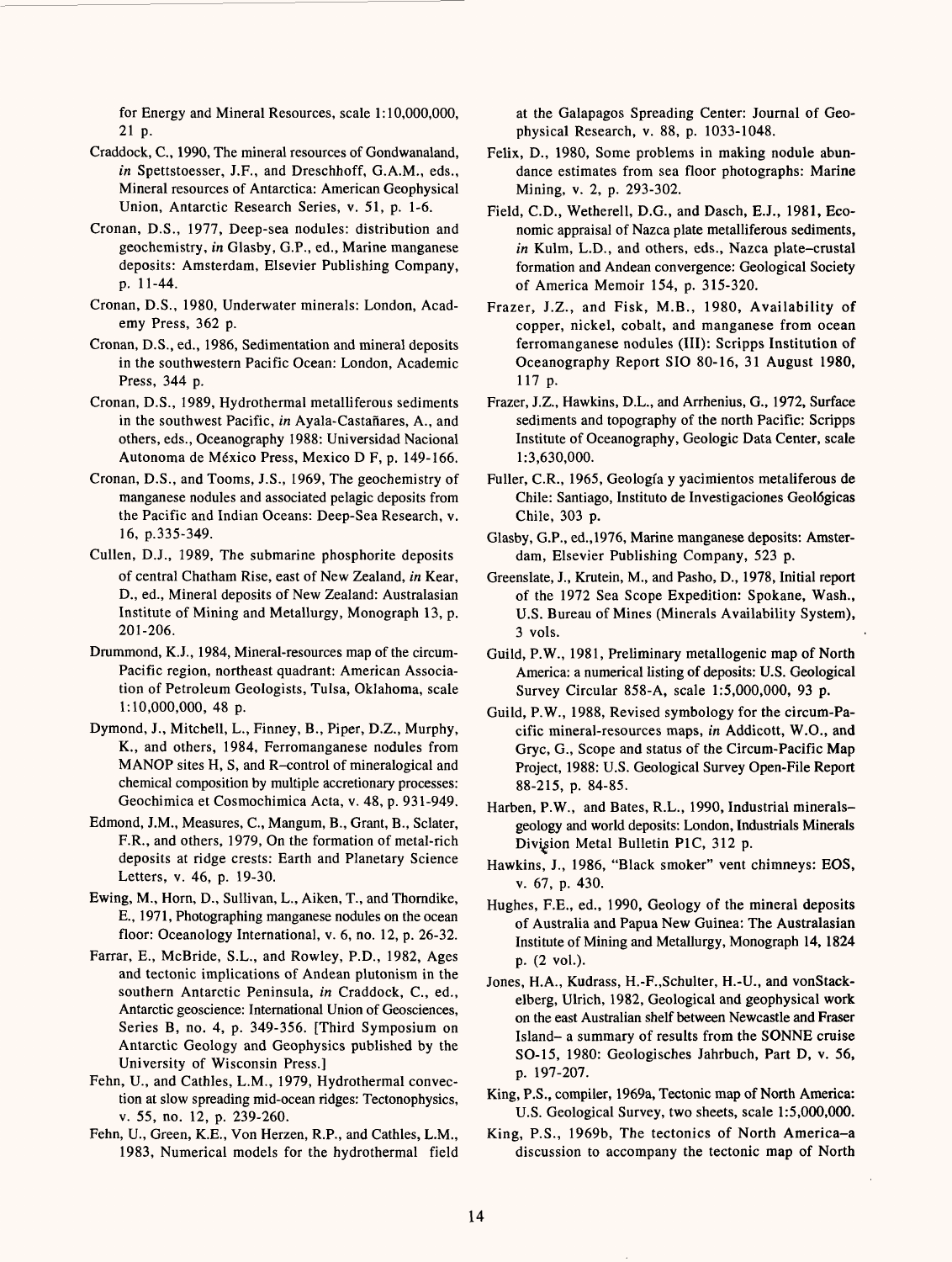America: U.S. Geological Survey Professional Paper 628, scale 1:5,000,000, 94 p.

- Kudrass, R. H., 1984, The distribution and reserves of phosphorite on the central Chatham Rise (SONNE-17 Cruise 1981): GeoJournal, Reihe D, Heft 65, p. 179- 194.
- Lane, C.M., Manheim, F.T., Hathaway, J.C., and Ling, T.H., 1986, Station maps of the world ocean ferromanganese crust database: U.S. Geological Survey Miscellaneous Field Studies Map MF-1869, 2 sheets and pamphlet.
- Lister, C.R.B., 1972, On the thermal balance of a mid-ocean ridge: Royal Astronomical Society Geophysical Journal, v. 26, p. 515-535.
- Lister, C.R.B., 1977, Epithermal beryllium deposits in waterlaid tuff, western Utah: Economic Geology, v. 72, p. 219-232.
- Lister, C.R.B., 1982, "Active" and "passive" hydrothermal systems in the oceanic crust: predicted physical conditions, *in* K.A. Fanning and F.T. Manheim, eds., The dynamic environment of the ocean floor: Lexington, Mass., Lexington Books, p. 441-470.
- Lonsdale, P., 1981, Drifts and ponds of reworked pelagic sediment in part of the southwest Pacific: Marine Geology, v. 43, p.153.
- Manheim, F.T., 1986, Marine cobalt resources: Science, v. 232, 2 May 1986, p. 600-608.
- Manheim, F.T., and Halbach, P., 1982, Economic significance of ferromanganese crusts on seamounts of the mid-Pacific area: Geological Society of America, Abstracts with Programs, v. 14, p. 555.
- Manheim, F.T., and Lane-Bostwick, C.M., 1989, Chemical composition of ferromanganese crusts in the world ocean: a review and comprehensive database: U.S. Geological Survey Open-File Report 89-020, 450 p.
- Marchig, V., and Grundlach, H., 1987, Ore formation at rapidly diverging plate margins: results of cruise GEOMETEP 4,: Hannover, Bundesanstalt fiir-Geowissenschaften und Rohstoffe, Circular 4, p. 3-22.
- McCoy, F.W., 1985, Seafloor sediment, *in* Corvalán D., J., chair, Geologic map of the circum-Pacific region, southeast quadrant: Tulsa, Okla., American Association of Petroleum Geologists, scale 1:10,000,000, 36 p.
- McCoy, F.W., 1989, Seafloor sediment, *in* CraddockCampbell, chair, Geologic map of the circum-Pacific region, Antarctic sheet: Houston, Circum-Pacific Council for Energy and Mineral Resources, scale 1:10,000,000, 21 p.
- McKelvey, V.E., Wright, N.A., and Rowland, R.W., 1979, Manganese nodule resources in the northeastern equatorial Pacific, *in* Bischoff, J.L., and Piper, D.Z., eds., Marine geology and oceanography of the Pacific manganese nodule province: New York, Plenum Press, p. 747-762.
- McKelvey, V.E., Wright, N.A., and Bowen, R.W., 1983, Analysis of the world distribution of metal-rich

manganese nodules: U.S. Geological Survey Circular 886, 55 p.

- Mero, J.L., 1959, A preliminary report on the economics of mining and processing deep-sea manganese nodules: Berkeley, University of California Mineral Technology Institute of Marine Research, 96 p.
- Mero, J.L., 1965, The mineral resources of the sea: Amsterdam, Elsevier Publishing Company, 312 p.
- Meylan, M.A., Glasby, G.P., McDougal, J.C., and Singleton, R.J., 1978, Manganese nodules and associated sediments from the Samoan Basin and Passage: New Zealand Oceanographic Institute Oceanographic Field Report no. 11, 61 p.
- Minehan, P.J., 1989, The occurrences and identification of economic detrital minerals associated with alluvial gold mining in New Zealand, *in* Kear, David, ed., Mineral deposits of New Zealand, Australasian Institute of Mining and Metallurgy Monograph 13, p. 159-167.
- Murray, J., and Renard, A.F., 1891, Report on deep-sea deposits based on the specimens collected during the voyage of H.M.S. *Challenger* in the years 1872 to 1876, *in* Thomson, C.W., and Murray, J., eds., Report on the scientific results of the voyage of H.M.S. *Challenger*  during the years 1872-1876: New York, Johnson Reprint Corporation, p. 8-147.
- Noakes, L.C., and Jones, H.A., 1975, Mineral resources offshore, *in* Economic geology of Australia and Papua New Guinea: Australasian Institute of Mining and Metallurgy, Monograph 5, p. 1093-1106.
- North American Metallogenic Map Committee, 1981, Preliminary metallogenic map of North America: U.S. Geological Survey, four sheets, scale 1:5,000,000.
- Palfreyman, W.D., Doutch, F.H., Brathwaite, R.L., Kamitani, M., Piper, D.Z., and others, 1996, Mineral-resources map of the circum-Pacific region, southwest quadrant: U.S. Geological Survey, Circum-Pacific Map Series CP-42, scale 1:10,000,000, 66 p.
- Piper, D.Z., and Swint, T.R.,1984, Distribution of ferromanganese nodules in the Pacific Ocean (abstract): 27th International Geological Congress, Moscow, 1984, v. 3, p. 64.
- Piper, D.Z., Swint-Iki, T.R., and McCoy, F.W., 1987, Distribution of ferromanganese nodules in the Pacific Ocean: Chemica Erde, v. 46, p. 171-184.
- Piper, D.Z., and Williamson, M.E., 1977, Composition of Pacific Ocean ferromanganese nodules: Marine Geology, v. 23, p. 285-303.
- Piper, D.Z., Swint, T.R., Sullivan, L.G., and McCoy, F.W., 1985, Manganese nodules, seafloor sediment, and sedimentation rates map of the Circum-Pacific region, Pacific Basin: Tulsa, Oklahoma, American Association of Petroleum Geologists, scale 1:17,000,000.
- Pride, D.E., Cox, C.A., Moody, S.V., Conelea, R.R., and Rosen, M.A., 1990, Investigation of mineralization in the South Shetland Islands, Gerlache Strait, and Anvers Island, northern Antarctic Peninsula: American Geo-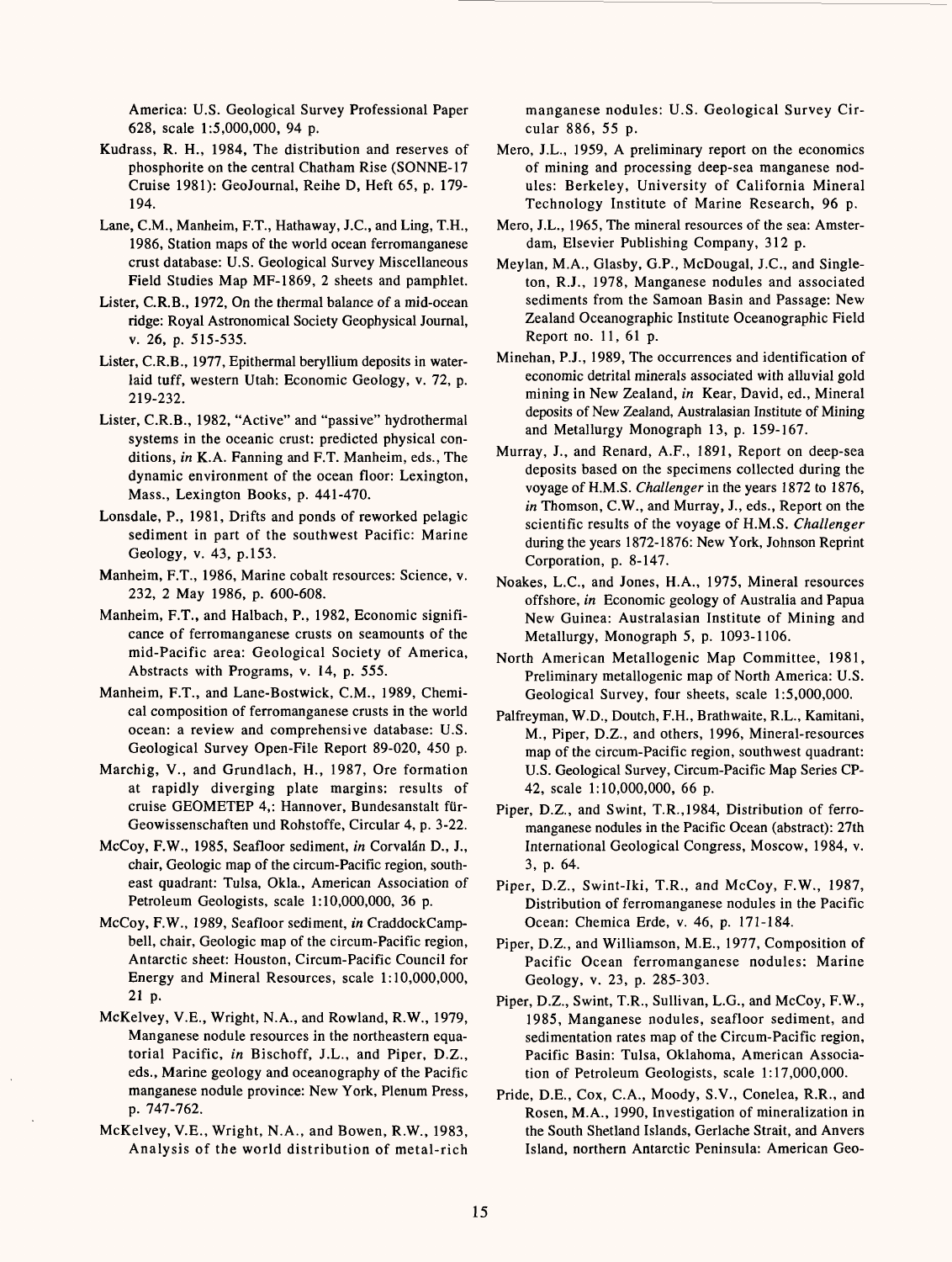physical Union Antarctic Research Series, v. 51, p. 69-94.

- Rawson, M.C., and Ryan, W.B.F., 1978, Ocean floor sediment and polymetallic nodules: Palisades, New York, Lamont-Doherty Geological Observatory, Columbia University, scale 1:23,230,300.
- Riech, V., Kudrass, H.-F., and Wiedicke, M., 1982, Heavy minerals of the east Australian shelf sediments between Newcastle and Fraser Island: Geologisches Jahrbuch, Part D, v. 56, p. 179-195.
- Rona, P.A., and Scott, S.D., 1993, A special issue on seafloor hydrothermal mineralization: new perspectives: Economic Geology, v. 88, no. 8, (December 1993), p. 1933-1976.
- Rowley, P.D. and Pride, D.E., 1982, Metallic mineral resources of the Antarctic Peninsula, in Craddock, C., ed., Antarctic geoscience: International Union of Geosciences, Series B, no. 4, p. 859-870. [Third Symposium on Antarctic Geology and Geophysics published by the University of Wisconsin Press.]
- Rowley, P.D., and Vennum, W.R., 1988, Studies of the geology and mineral resources of the southern Antarctic Peninsula and eastern Ellsworth Land, Antarctica: U.S. Geological Survey Professional Paper, No. 1351-C, 49 p.
- Rowley, P.D., Williams, P.L., and Pride, D.E., 1991, Metallic and non-metallic mineral resources of Antarctica: *in* Tingey, R.J., ed., The geology of Antarctica: Oxford, Clarendon Press, p. 617-651.
- Schanz, J.J., Jr., 1980, The United Nation's endeavor to standardize mineral resource classification: Natural Resources Forum, v. 4, no. 3, p. 307-313.
- Singer, D.A., and Mosier, D.L., 1981, A review of regional mineral resource assessment methods: Economic Geology, v. 76, no. 5, p. 1006-1015.
- Sleep, N.H., and Wolery, T.J., 1978, Egress of hot water from mid-ocean ridge hydrothermal systems: some thermal constraints: Journal of Geophysical Research, v. 83, p. 5913-5922.
- Sorem, R.K., and Fewkes, R.H., 1979, Manganese nodules; research data and methods of investigation: New York, Plenum Press, 723 p.
- Spiess, F.N., Macdonald, K.C., Atwater, T., Ballard, R., Carranza, A., and others, 1980, East Pacific Rise: hot springs and geophysical experiments: Science, v. 207, p. 1421-1432.
- Stokes, S., Nelson, C.S., Healy, T.R., and MacArthur, N.A., 1989, The Taharoa ironsand deposit, *in* Kear, David, ed., Mineral deposits of New Zealand: Australasian Institute of Mining and Metallurgy Monograph 13, p. 105-110.
- Utting, B.S., 1989, Offshore minerals, *in* Kear, David, ed., Mineral deposits of New Zealand, Australasian Institute of Mining and Metallurgy Monograph 13, p. 207- 210.
- Vieira, C., Alarcon, B., Ambrus, J., and Olcay, L., 1982, Metallic mineralization in the Gerlache Strait Region, Antarctica, *in* Craddock, C., ed., Antarctic geoscience: International Union of Geosciencss, Series B, no. 4, p. 871-883. [Third Symposium on Antarctic Geology and Geophysics published by the University of Wisconsin Press.]
- von Damm, K.L., Edmond, J.M., Grant, B., Measures, C.I., Walden, B. and Weiss, R.F., 1985, Chemistry of submarine hydrothermal solutions at 21° N, East Pacific Rise: Geochim. Cosmochim. Acta, v. 49, p. 2197-2220.
- von der Borch, C.C., 1970, Phosphatic concretions and nodules from the upper continental slope, northern New South Wales: Scripps Institution of Oceanography Contributions, v. 40, p. 1739-1747.
- von Stackelberg, U., ed., 1982, Heavy-mineral exploration of the East Australia Shelf SONNE Cruise SO-15, 1980: Geologisches Jahrbuch, Part D, v. 56, 215 p.
- von Stackelberg, U., 1990, Geological evolution and hydrothermal activity in the Lau and North Fiji Basins, southwest Pacific Ocean: results of SONNE cruise SO-35: Geologisches Jahrbuch, Ad Heft 92, 660 p.
- Weiss, R.F., Lonsdale, P., Lupton, J.E., Bainbridge, A.E., and Craig, H., 1977, Hydrothermal plumes in the Galapagos Rift: Nature, v. 267, p. 600-603.
- Wright, M.A., and Williams, P.L., 1974, Mineral resources of Antarctica: U.S. Geological Survey Circular 705, 29 p. [Superseded by P.D. Rowley, P.L. Williams, and D.E. Pride, Mineral occurrences of Antarctica, in Brehrendt, J.C., ed., Petroleum and mineral resources of Antarctica: U.S. Geological Survey Circular 909, p. 25-50.]
- Zenkevich, N.L., 1970, Atlas fotografii dna Tikhogo Okeana: Moskva, Izd-vo Nauka, 134 p.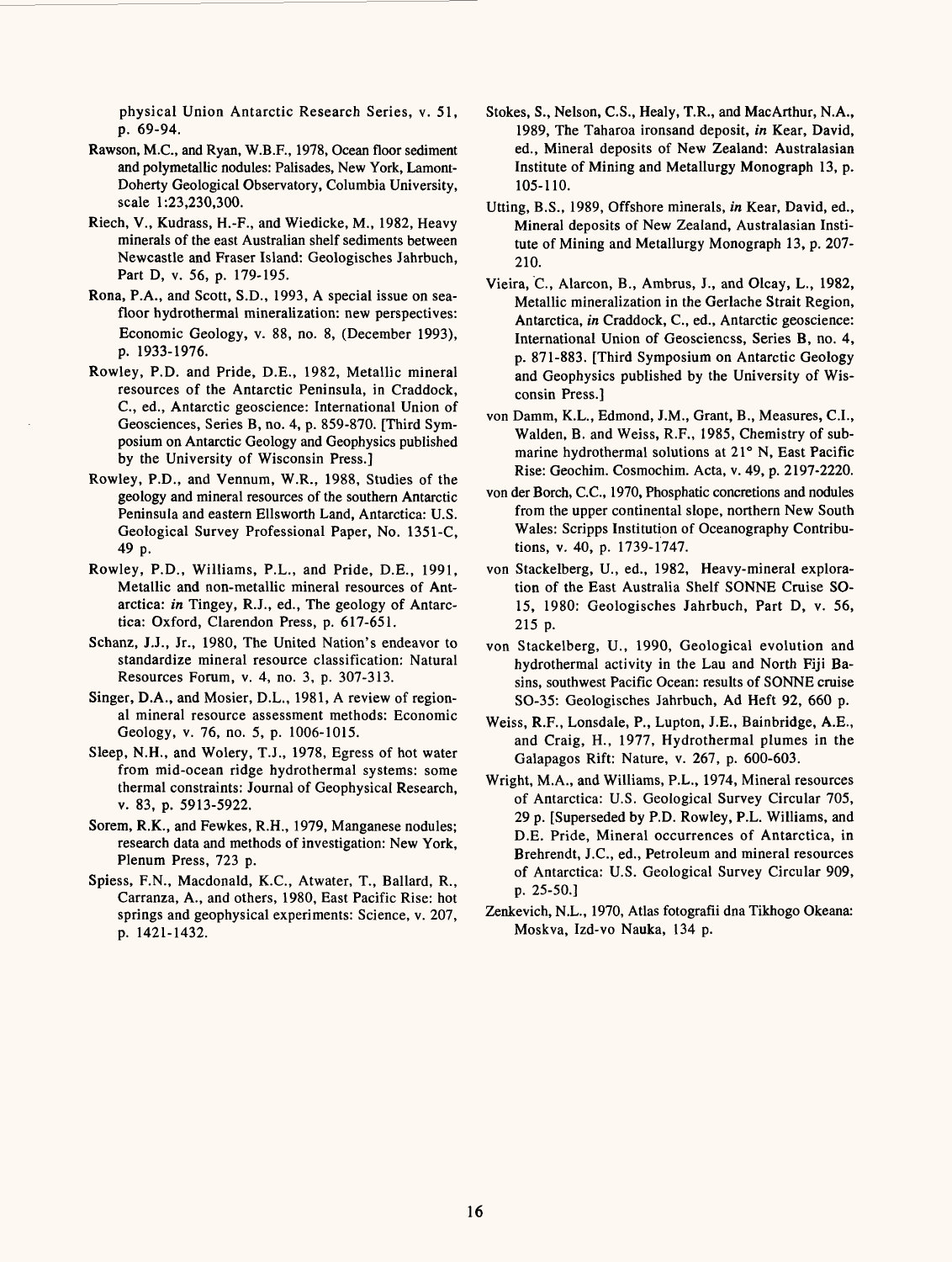| Map    |                                 |                          |                  |                    |                          |
|--------|---------------------------------|--------------------------|------------------|--------------------|--------------------------|
| number | <b>Name</b>                     | Latitude                 | Longitude        | <b>Commodities</b> | <b>Reference</b>         |
| 1      | Sky-Hi Nunataks                 | 74°55'S                  | 71°20'W          | <b>CuPbZnFe</b>    | Rowley and Pride 1982    |
| 2      | <b>Merrick Mountains</b>        | $75^{\circ}05^{\prime}S$ | 72°10′W          | Cu                 | Rowley and Vennum 1988   |
| 3      | Alexander Island                | 71°30'S                  | 69°45'W          | FeS                | Rowley and Pride 1982    |
| 4      | Marquerite Bay vicinity         | 68°30'S                  | 67°30'W          | FeCu               | Rowley and Pride 1982    |
| 5      | Adelaide Island and others      | 67°45'S                  | 69°15'W          | FeMo               | Rowley and Pride 1982    |
| 6      | Terra Firma Islands             | 69°00'S                  | 68°30'W          | CuFe               | Rowley and Pride 1982    |
| 7      | Marquerite Bay Islands          | 69°15'S                  | 69°30'W          | AuAgMo             | Rowley and Pride 1982    |
| 8      | Stonington Island               | 68°11'S                  | 67°00'W          | AuAgMoMg           | Wright and Williams 1974 |
| 9      | <b>Biscoe Island</b>            | $66°30'$ S               | 67°00'W          | FeS                | Rowley and Pride 1982    |
| 10     | <b>Central Lassiter Coast</b>   | 74°22'S                  | 65°00'W          | CuPbMo             | Rowley and Pride 1982    |
|        | (Moats Nunataks)                |                          |                  |                    |                          |
| 11     | Argentine Island                | 65°00'S                  | 65°00'W          | Fe                 | Rowley and Pride 1982    |
| 12     | <b>Eternity Range</b>           | 70°34'S                  | $62^{\circ}15'W$ | AuAg               | Wright and Williams 1974 |
| 13     | <b>Oscar II Coast</b>           | $65^{\circ}45^{\prime}S$ | 63°00'W          | CuFe               | Rowley and Pride 1982    |
| 14     | Northern Graham Coast           | 65°00'S                  | 64°30'W          | Cu                 | Rowley and Pride 1982    |
| 15     | LeMaire Channel-Gerlache Strait |                          |                  | CuMo               | Vieira and others 1982   |
|        | area                            |                          |                  |                    |                          |
| 16     | Central-Southern Danco Coast    | 64°45'S                  | 63°15'W          | FeSZn              | Rowley and Pride 1982    |
| 17     | Copper Peak (Anvers Island)     | 64°43'S                  | 63°21′W          | Cu                 | Wright and Williams 1974 |
| 18     | <b>Brabant Island</b>           | 64°15'S                  | 62°20'W          | FeS                | Rowley and Pride 1982    |
| 19     | Low Island                      |                          |                  | FeS                | Rowley and others 1991   |
| 20     | Eielson Peninsula (Cape         | 70°35'S                  | 61°45'W          | CuMoFeAuAg         | Farrar and others 1982   |
|        | Eielson-Cape Boggs)             |                          |                  |                    |                          |
| 21     | Northern Danco Coast            | 64°00'S                  | 61°00'W          | FeS                | Rowley and Pride 1982    |
| 22     | <b>Bransfield Strait area</b>   |                          |                  | CuPbZn             |                          |
| 23     | Deception Island                | $62°57'$ S               | 60°38'W          | S                  | Rowley and others 1991   |
| 24     | Livingston Island               | 62°36'S                  | 60°30'W          | <b>CuPbZn</b>      | Rowley and Pride 1982    |
| 25     | Duse Bay-Larsen Inlet           |                          |                  | Cu                 | Rowley and Pride 1982    |
| 27     | Coppermine Cove                 | 62°23'S                  | 59°42'W          | FeS                | Rowley and Pride 1982    |
|        | (Robert Island)                 |                          |                  |                    |                          |
| 28     | King George Island              | 62°10'S                  | 58°25′W          | FeS                | Rowley and Pride 1982    |
| 29     | <b>Central Neptune Range</b>    | 83°50'S                  | 57°09'W          | $\mathbf{P}$       | Wright and Williams 1974 |
| 30     | ne Trinity Peninsula            | 64°00'S                  | 58°30′W          | Cu                 | Rowley and Pride 1982    |
| 31     | Dufek Massif                    | $82°36'$ S               | 52°30′W          | <b>CrNiCoPt</b>    | Wright and Williams 1974 |
| 32     | Aspland and Gibbs Island        | 61°30'S                  | 55°49'W          | CrNiCo             | Rowley and Pride 1982    |
| 33     | <b>Forrestal Range</b>          | 83°00'S                  | 49°30'W          | FeTiV              | Wright and Williams 1974 |
| 34     | <b>Coronation Island</b>        |                          |                  | PbZnAg             | Rowley and Pride 1982    |
| 35     | Belliggshausen Island           | 59°25'S                  | 27°05'W          | S <sup>1</sup>     | Rowley and others 1991   |
| 36     | Montagu Island                  | 58°25′S                  | 26°20'W          | Cu                 | Rowley and others 1991   |
| 37     | Zavodovski Island               | 56°20'S                  | 27°35'W          | S <sup>1</sup>     | Rowley and Pride 1982    |
| 38     | Ahlman Ridge                    |                          |                  | CuFePb             | Rowley and others 1991   |
| 39     | <b>Gburek Peaks</b>             | $72^{\circ}11'$ S        | 00°15'E          | FeTi               | Wright and Williams 1974 |
| 40     | <b>Sverdrup Mountains</b>       |                          |                  | $\rm Fe$           | Rowley and others 1991   |
| 41     | Mt. Hedden                      | $72^{\circ}05^{\prime}S$ | 01°22'E          | ${\bf Fe}$         | Wright and Williams 1974 |
| 42     | Marble Nunataks                 | $71°22'$ S               | 07°35'E          | SPS <sup>2</sup>   | Wright and Williams 1974 |
| 43     | <b>Titov Mountains</b>          | 71°58'S                  | 10°52'E          | <b>SPS</b>         | Wright and Williams 1974 |
| 44     | Mt. Humbolt                     | 71°45'S                  | 11°30'E          | Fe                 | Wright and Williams 1974 |
| 45     | Mt. Nikolaev                    | 71°58'S                  | 12°23'E          | Fe                 | Wright and Williams 1974 |
| 46     | Lutzow-Holm Bay area            | 69°38'S                  | 38°18'E          | URE <sup>3</sup>   | Wright and Williams 1974 |
| 47     | Amundsen Bay area               | 66°55'S                  | 50°00'E          | Fe                 | Rowley and others 1991   |
| 48     | <b>Knuckey Peaks</b>            |                          |                  | Fe                 | Rowley and others 1991   |
| 49     | Mt. Cook                        |                          |                  | ${\rm Fe}$         | Rowley and others 1991   |
| 50     | Mt. Ruker                       | 73°38'S                  | 64°45'E          | Fe                 | Wright and Williams 1974 |
| 51     | Mt. Stinear                     |                          |                  | Fe                 | Rowley and others 1991   |

|  |  |  | Table 1. Reported mineral occurrence in Antarctica |  |  |
|--|--|--|----------------------------------------------------|--|--|
|--|--|--|----------------------------------------------------|--|--|

 $\mathcal{L}$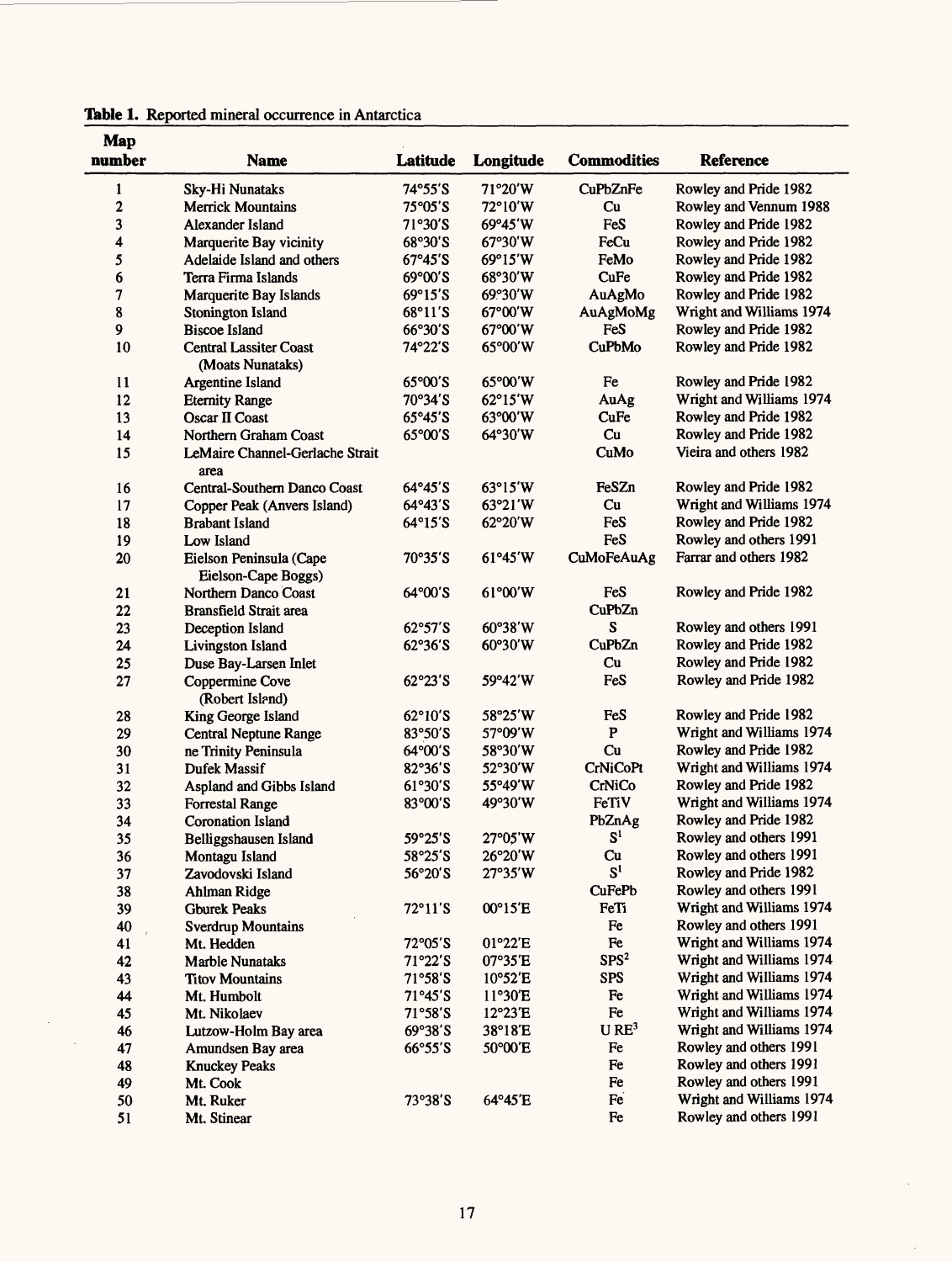| Map<br>number | <b>Name</b>                    | Latitude                  | Longitude         | <b>Commodities</b> | <b>Reference</b>          |
|---------------|--------------------------------|---------------------------|-------------------|--------------------|---------------------------|
| 52            | Larsemann Hills                | $69^{\circ}23'$ S         | 70°13'E           | Fe                 | Wright and Williams 1974  |
| 53            | <b>Vestfold Hills</b>          | 68°33'S                   | $72^{\circ}15'E$  | Fe                 | Wright and Williams 1974  |
| 54            | <b>Mirnyy Station vicinity</b> | $69^{\circ}20'$ S         | 72°34'E           | Mo                 | Wright and Williams 1974  |
| 55            | <b>Bunger Hills</b>            | $66^{\circ}17'$ S         | $100^{\circ}47'E$ | FeAsMo             | Wright and Williams 1974  |
| 56            | Clark Peninsula                | $66^{\circ}15^{\prime}S$  | 110°33'E          | MnFe               | Wright and Williams 1974. |
| 57            | Cape Denison                   | $67^{\circ}00^{\prime}$ S | 142°42'E          | AsZnMo             | Wright and Williams 1974  |
| 58            | Ainsworth Bay                  | $67^\circ 47'$ S          | 146°43'E          | Mo                 | Wright and Williams 1974  |
| 59            | Horn Bluff                     | 68°29'S                   | 149°46'E          | Sm <sup>4</sup>    | Wright and Williams 1974  |
| 60            | Darwin Glacier vicinity        |                           |                   | U Th RE            | Rowley and others 1991    |
| 61            | Terra Nova Bay                 |                           |                   | Sn                 | Rowley and others 1991    |
| 62            | Beardmore Glacier area         | $83^{\circ}45^{\prime}S$  | 171°00'E          | P                  | Barrett 1969              |
| 63            | <b>Mount Erebus</b>            |                           |                   | $S^1$              | Rowley and others 1991    |
| 64            | Copper Cove                    |                           | 170°00'E          | Cu                 | Rowley and others 1991    |
| 65            | <b>Rockefeller Mountains</b>   | 78°00'S                   | $155^{\circ}00'W$ | <b>SPS</b>         | Rowley and others 1991    |
| 66            | Haines Mountains               |                           |                   | PbFe               | Rowley and others 1991    |
| 67            | <b>Scott Coast</b>             |                           |                   | $\mathbf{F}$       | Rowley and others 1991    |

**Table 1.** Reported mineral occurrence in Antarctica-Continued

 $\bar{z}$ 

'Native

 $\ddot{\phantom{a}}$ 

<sup>2</sup>Semi-precious stones

Rare earth minerals

4Placer

## **Ferrous Metals (Iron and its Alloying Metals)**

| Map             |                              |                           |                  |                    |
|-----------------|------------------------------|---------------------------|------------------|--------------------|
| number          | <b>Name</b>                  | Latitude                  | Longitude        | <b>Commodities</b> |
| 3               | Alexander Island             | $71°30'$ S                | 71°20'W          | FeS                |
| 4               | Marquerite Bay vicinity      | 68°30'S                   | 67°30'W          | FeCu               |
| 5               | Adelaide Island and others   | $67^{\circ}45^{\prime}S$  | $69^{\circ}15'W$ | FeMo               |
| 9               | <b>Biscoe Island</b>         | 66°30'S                   | 67°00'W          | FeS                |
| 11              | Argentine Island             | $65^{\circ}00^{\prime}$ S | $65^{\circ}00'W$ | Fe                 |
| 16              | Central-Southern Danco Coast | $64^{\circ}45^{\prime}S$  | $63^{\circ}15'W$ | FeSZn              |
| 18              | <b>Brabant Island</b>        | $64^{\circ}15^{\prime}$ S | 62°20'W          | FeS                |
| 19              | Low Island                   |                           |                  | FeS                |
| 21              | Northern Danco Coast         | $64^{\circ}00^{\prime}$ S | 61°00'W          | FeS                |
| 27              | Coppermine Cove              | $62°23'$ S                | 59°42'W          | FeS                |
| 28              | King George Island           | 62°10'S                   | 58°25'W          | FeS                |
| 31              | Dufek Massif                 | 82°36'S                   | 52°30'W          | <b>CrNiCoPt</b>    |
| 32              | Aspland and Gibbs Island     | $61°30'$ S                | 55°49'W          | CrNiCo             |
| 33              | <b>Forrestal Range</b>       | 83°00'S                   | 49°30'W          | FeTiV              |
| 39              | <b>Ghurek Peaks</b>          | $72^{\circ}11'$ S         | 00°15'E          | FeTi               |
| 40              | <b>Sverdrup Mountains</b>    |                           |                  | Fe                 |
| 41              | Mt. Hedden                   | $72^{\circ}05^{\prime}S$  | 01°22'E          | Fe                 |
| 44 <sub>1</sub> | Mt. Humbolt                  | 71°45'S                   | 11°30'E          | Fe                 |
| 45              | Mt. Nikolaev                 | 71°58'S                   | $12^{\circ}23'E$ | Fe                 |
| 47              | Amundsen Bay area            | $66^{\circ}55^{\prime}S$  | 50°00'E          | Fe                 |
| 48              | <b>Knuckey Peaks</b>         |                           |                  | Fe                 |
| 49              | Mt. Cook                     |                           |                  | Fe                 |
| 50              | Mt. Ruker                    | 73°38'S                   | 64°45'E          | Fe                 |
| 51              | Mt. Stinear                  |                           |                  | Fe                 |
| 52              | <b>Larsemann Hills</b>       | 69°23'S                   | 70°13'E          | Fe                 |
| 53              | <b>Vestfold Hills</b>        | 68°33'S                   | 72°15'E          | Fe                 |
| 54              | Mirnyy Station vicinity      | $69°20'$ S                | 72°34'E          | Mo                 |
| 56              | Clark Peninsula              | $66^{\circ}15^{\prime}$ S | 110°33'E         | Mn                 |
| 58              | Ainsworth Bay                | $67^{\circ}47'$ S         | 146°43'E         | Mo                 |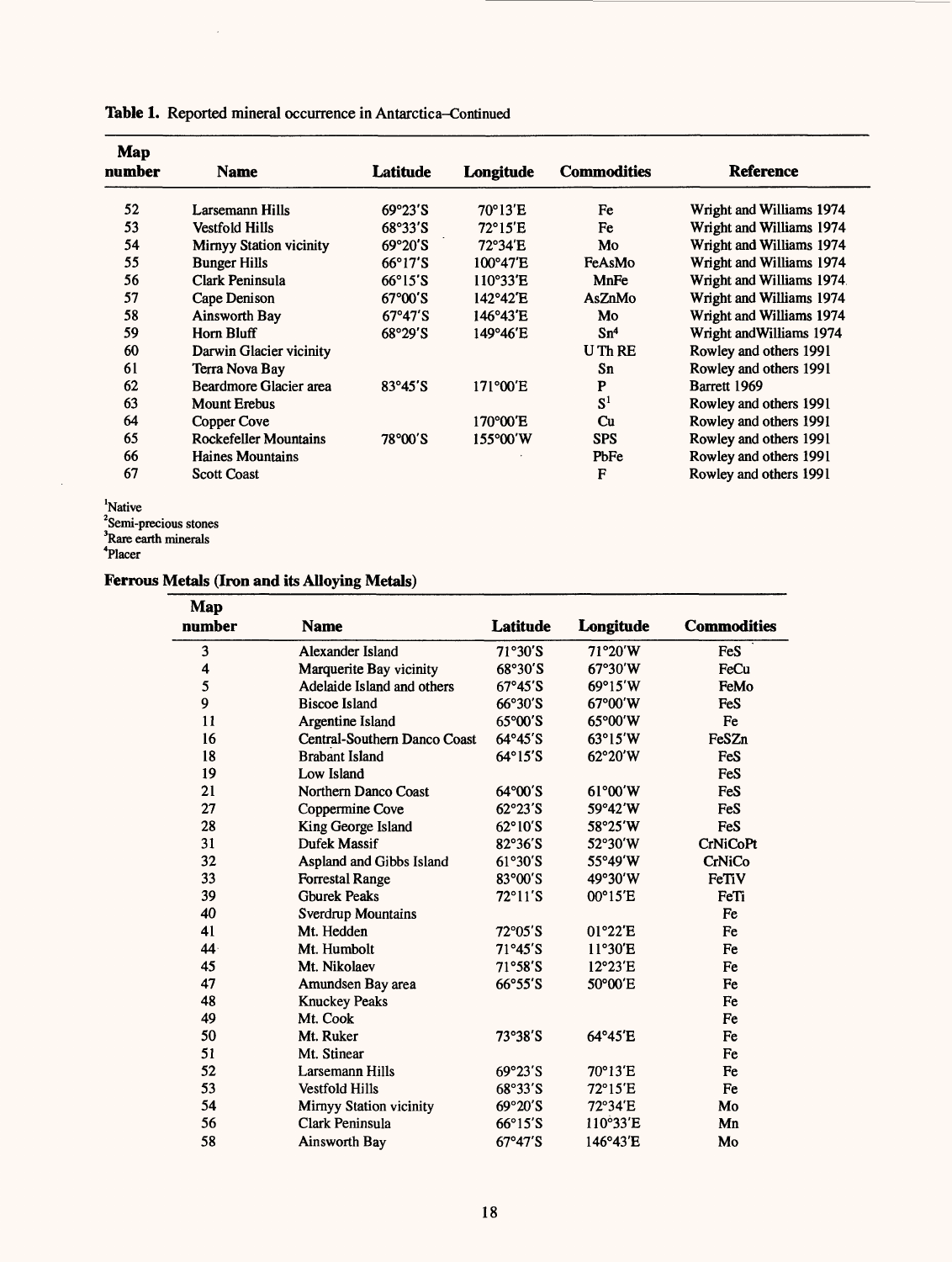| <b>Base Metals</b> |                                         |                           |                   |                    |  |
|--------------------|-----------------------------------------|---------------------------|-------------------|--------------------|--|
| Map number         | <b>Name</b>                             | Latitude                  | Longitude         | <b>Commodities</b> |  |
| I                  | Sky-Hi Nunataks                         | 74°55'S                   | 71°20'W           | CuPbZnFe           |  |
| 2                  | <b>Merrick Mountains</b>                | $75^{\circ}05^{\prime}$ S | $72^{\circ}10'W$  | Cu                 |  |
| 6                  | Terra Firma Islands                     | $69^{\circ}00'S$          | 68°30'W           | CuFe               |  |
| 10                 | <b>Central Lassiter Coast</b>           | $74°22'$ S                | $65^{\circ}00'W$  | CuPbMo             |  |
| 13                 | Oscar II Coast                          | $65°45'$ S                | $63^{\circ}00'W$  | CuFe               |  |
| 14                 | Northern Graham Coast                   | $65^{\circ}00^{\prime}$ S | $64^{\circ}30'W$  | Cu                 |  |
| 15                 | LeMaire Channel-Gerlache<br>Strait area |                           |                   | CuMo               |  |
| 17                 | Copper Peak                             | $64^{\circ}43'$ S         | 63°21'W           | Cu                 |  |
| 20                 | Eielson Peninsula                       | $70^{\circ}35^{\prime}$ S | $61^{\circ}45'W$  | CuMoFe             |  |
| 25                 | Duse Bay-Larsen Inlet                   |                           |                   | Cu                 |  |
| 26                 | Greenwich Island                        | $62^{\circ}31'$ S         | 59°47'W           | Cu                 |  |
| 30                 | ne Trinity Peninsula                    | $64^{\circ}00^{\prime}$ S | 58°30′W           | Cu                 |  |
| 34                 | <b>Coronation Island</b>                |                           |                   | PbZnAg             |  |
| 36                 | Montagu Island                          | 58°25'S                   | $26^{\circ}20'$ W | Cu                 |  |
| 38                 | Ahlman Ridge                            |                           |                   | <b>CuFePb</b>      |  |
| 59                 | Horn Bluff                              | 68°29'S                   | 149°46'E          | Sn                 |  |
| 61                 | Terra Nova Bay                          |                           |                   | Sn                 |  |
| 64                 | Copper Cove                             |                           | $170^{\circ}00'E$ | Cu                 |  |
| 66                 | Haines Mountains                        |                           |                   | PbFe               |  |

 $\bar{z}$ 

### **Table 1.** Reported mineral occurrence in Antarctica-Continued

| <b>Precious Metals</b> |  |
|------------------------|--|
|                        |  |

| Map number           | <b>Name</b>             | Latitude                  | Longitude          | <b>Commodities</b> |
|----------------------|-------------------------|---------------------------|--------------------|--------------------|
| 7                    | Marquerite Bay Islands  | $69^{\circ}15^{\prime}$ S | 69°30'W            | AuAgMo             |
| 8                    | Stonington Island       | $68^{\circ}11'S$          | $67^{\circ}00'$ W  | AuAgMoMg           |
| 12                   | <b>Eternity Range</b>   | $70°34'$ S                | $62^{\circ}15'W$   | AuAg               |
| 31                   | Dufek Massif            | $82^{\circ}36^{\circ}S$   | $52^{\circ}30'W$   | CrNiCoPt           |
| 55                   | <b>Bunger Hills</b>     | $66^{\circ}17'S$          | 100°47'E           | As                 |
| 57                   | Cape Denison            | $67^{\circ}00'S$          | $142^{\circ}42' E$ | AsZn               |
| <b>Nuclear Fuels</b> |                         |                           |                    |                    |
| Map number           | <b>Name</b>             | <b>Latitude</b>           | Longitude          | <b>Commodities</b> |
| 46                   | Lutzow-Holm Bay area    | 69°38'S                   | $38^{\circ}18'$ E  | U RE               |
| 60                   | Darwin Glacier vicinity |                           |                    | U Th RE            |

### Non-Metallic Minerals

| Map number | Name                   | Latitude   | Longitude          | <b>Commodities</b> |
|------------|------------------------|------------|--------------------|--------------------|
| 23         | Deception Island       | $62°57'$ S | $60°38'$ W         | S                  |
| 29         | Central Neptune Range  | $83°50'$ S | $57^{\circ}09'$ W  | P                  |
| 35         | Belliggshausen Island  | $59°25'$ S | 27°05'W            | S                  |
| 37         | Zavodovski Island      | $56°20'$ S | 27°35'W            | S                  |
| 42         | Marble Nunataks        | $71°22'$ S | $07^{\circ}35'E$   | <b>SPS</b>         |
| 43         | Titov Mountains        | $71°58'$ S | $10^{\circ}52'E$   | <b>SPS</b>         |
| 62         | Beardmore Glacier area | $83°45'$ S | $171^{\circ}00'E$  | P                  |
| 63         | Mt. Erebus             |            |                    | S                  |
| 65         | Rockefeller Mountains  | $78°00'$ S | $155^{\circ}00'$ W | <b>SPS</b>         |

 $\ddot{\phantom{a}}$